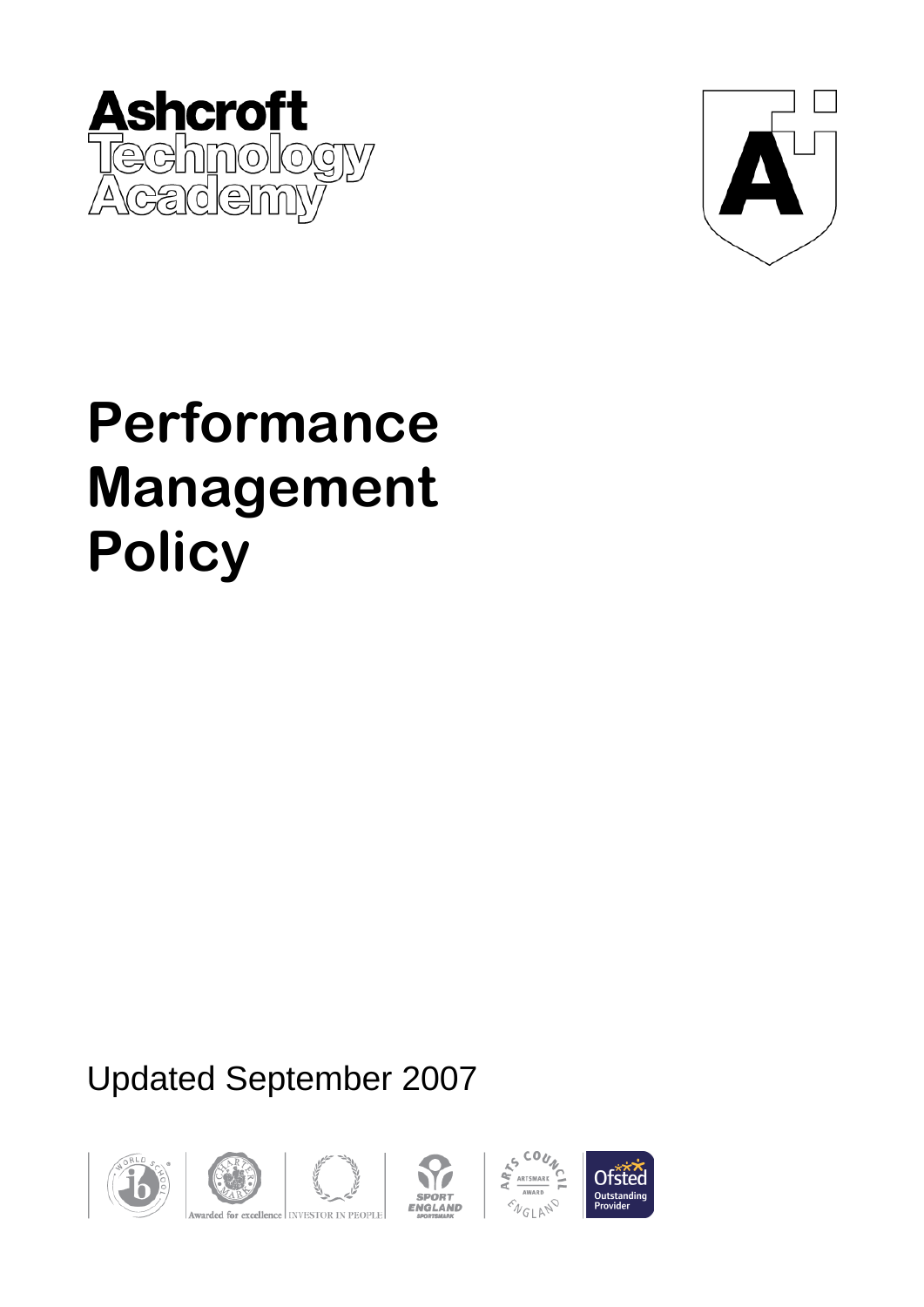# Performance Management Policy

#### **CONTENTS**

|              |                                                                                                                                                                                                                 | Page            |
|--------------|-----------------------------------------------------------------------------------------------------------------------------------------------------------------------------------------------------------------|-----------------|
| 1            | introduction                                                                                                                                                                                                    | $\mathbf{2}$    |
| $\mathbf{2}$ | rationale – explains the value of performance management                                                                                                                                                        | $\mathbf 2$     |
| 3            | roles – introduces the roles of different people in the performance<br>management process                                                                                                                       | 4               |
| 4            | responsibility for reviews - recommends careful planning to make<br>sure the review process is manageable and to ensure all staff know<br>who will be responsible for their reviews                             | 4               |
| 5            | timing of reviews $-$ explains the timing of the Academy's review<br>cycle taking into account the statutory requirements for setting<br>objectives and the length of review cycles                             | 4               |
| 6            | <b>performance management cycle</b> – explains the cycle of planning,<br>monitoring and reviewing performance as it will operate in the<br>Academy                                                              | 5               |
| 7            | links<br>performance<br>stages<br>and<br>between<br>pay,<br>career<br>explains<br>links between<br>performance<br>management<br>the<br>$\overline{\phantom{0}}$<br>management system and other policies         | 10              |
| 8            | managing weak performance – explains that the performance<br>management process does not form part of any formal disciplinary<br>or capability processes but may inform certain decisions or<br>recommendations | 11              |
| 9            | confidentiality - sets out clearly the confidential nature of<br>performance management documents and the need to keep them in<br>a secure place                                                                | 11              |
| 10           | access to outcomes - shows the statutory position about who can<br>have access to review statements or information contained in them                                                                            | 11              |
| 11           | complaints - sets out the statutory process to follow if a complaint<br>is made about the annual review                                                                                                         | 12 <sub>2</sub> |
| 12           | evaluation of the policy – brings out the Academy's commitment to<br>review the effectiveness of the review process each year                                                                                   | 12              |
| 13           | standardised documentation – includes model documents for use<br>by the Academy for performance management                                                                                                      | 13              |
|              |                                                                                                                                                                                                                 |                 |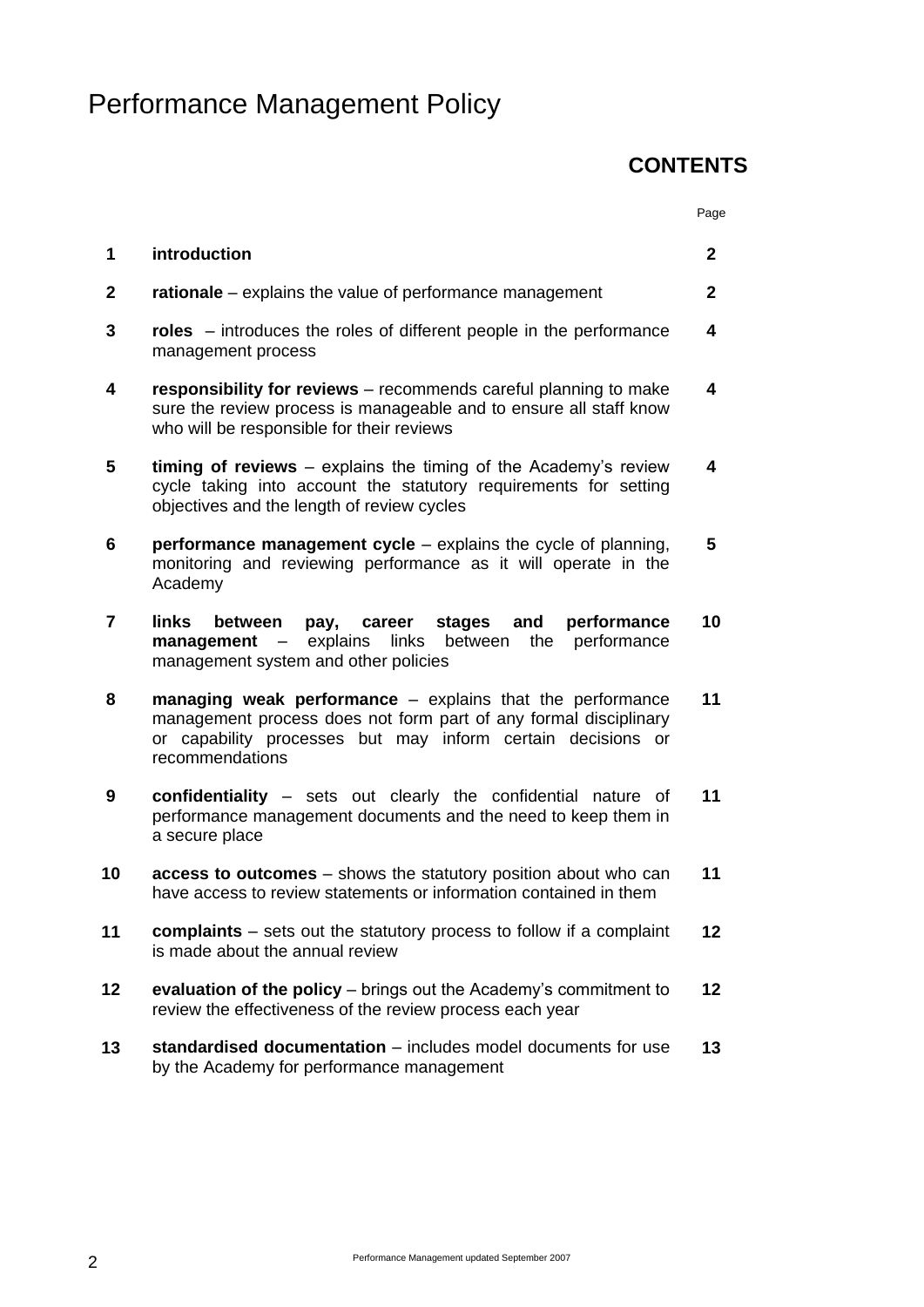#### **1 introduction**

At Ashcroft Technology Academy we are committed to performance management to develop all staff and improve teaching and learning and to raise standards of achievements for all students.

#### **2 rationale**

Performance management works best when it is an integral part of a school's culture; is seen to be fair and open; understood by everyone and based on shared commitment to supporting continuous improvement and recognising success.

This means:

- **raising standards:** looking in the round at the way schools work to provide the best possible education for their students and planning the work of individual members of staff in that context;
- **continuous professional development:** promoting professional growth and taking account of the individual development needs of each member of staff;
- **involvement:** encouraging all staff to be fully engaged in school planning, to control the development of their own work and to support each other;
- **manageability:** so that performance management is regarded as an integral and essential part of how schools operate;
- **equity:** to ensure policies and processes are open and fair, while respecting the confidentiality of individuals.

#### **Benefits for the Individual**

- greater confidence and improved morale for both individuals and teams of professional colleagues
- better professional relationships and communication within the Academy
- better planning and delivery of the curriculum
- help for individuals with their own career planning
- an opportunity to be better informed about others' work, enabling accurate references to be produced
- a focus for the professional development of the individual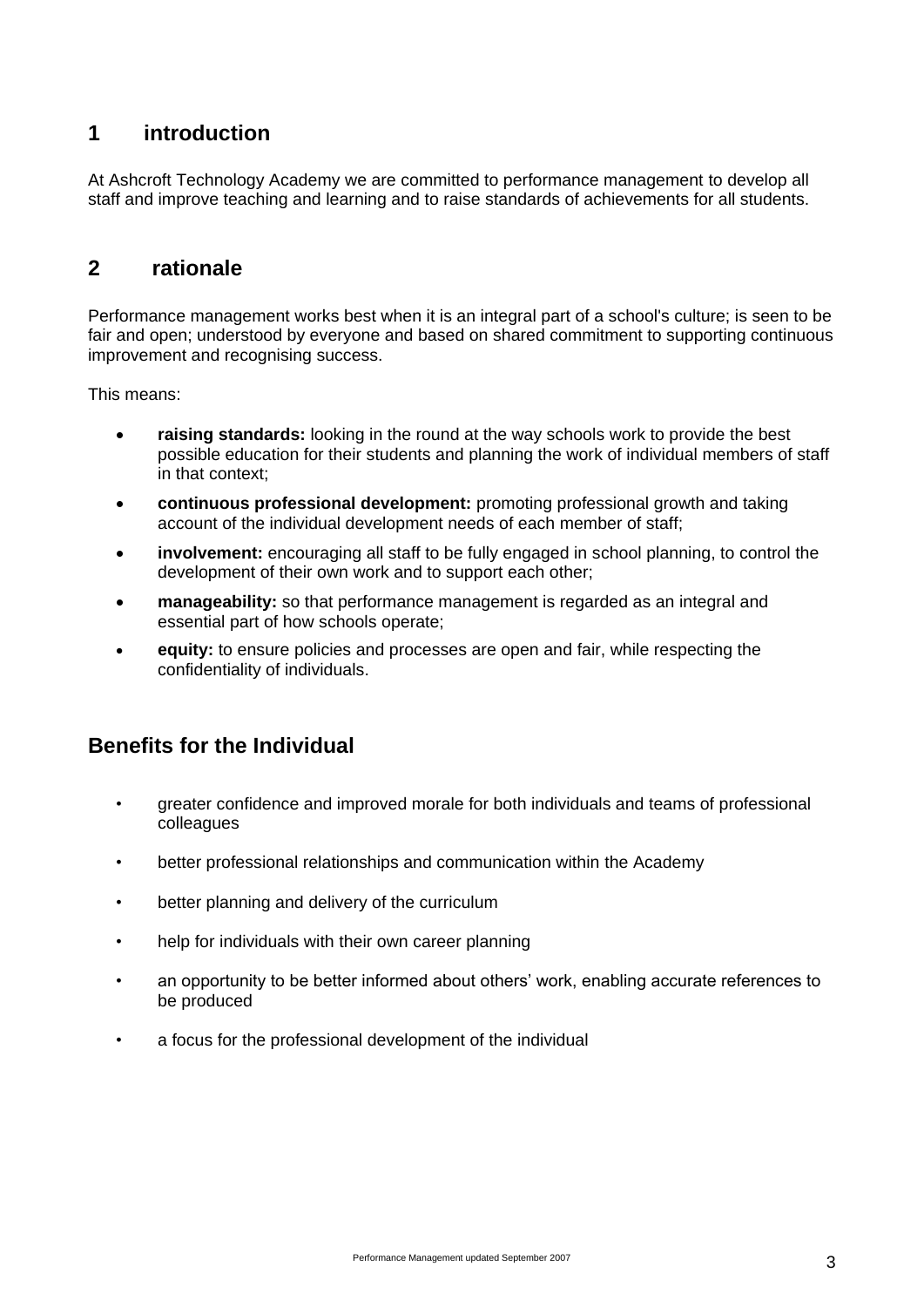#### **Benefits for the Academy**

- improves the quality of teaching and learning
- overall aims and goals are known and understood by all members of staff
- staff have clear quidelines relating to their roles and responsibilities
- a regular interchange of views regarding the purpose of the organisation, its methods and outcomes
- an organisational climate that encourages equality of treatment for all staff
- potential is recognised and action taken to develop it

#### **Development Strategy**

**Performance Management Review** is the part of the Academy Improvement System that focuses on the individual, their job and responsibilities, their performance and career development. It links with Improvement Planning, Professional Development and Work Scrutiny.

**Performance Review** is the process by which individuals agree their targets for contributing to the growth of Ashcroft Technology Academy. It is also one means by which individual staff can take on new responsibilities.

**Professional Development** supports all staff in the achievement of their responsibilities and targets. It is also the key to career development and can contribute to the cost of further/higher education.

**Work Scrutiny** is the means by which the Academy management team tracks the progress of the targets in performance reviews and provides all staff with feedback on their performance in relation to their job, their responsibilities and targets. It also leads to the identification of good practice (which should be recognised and shared) and Professional Development needs.

Performance Management unites these elements for the individual

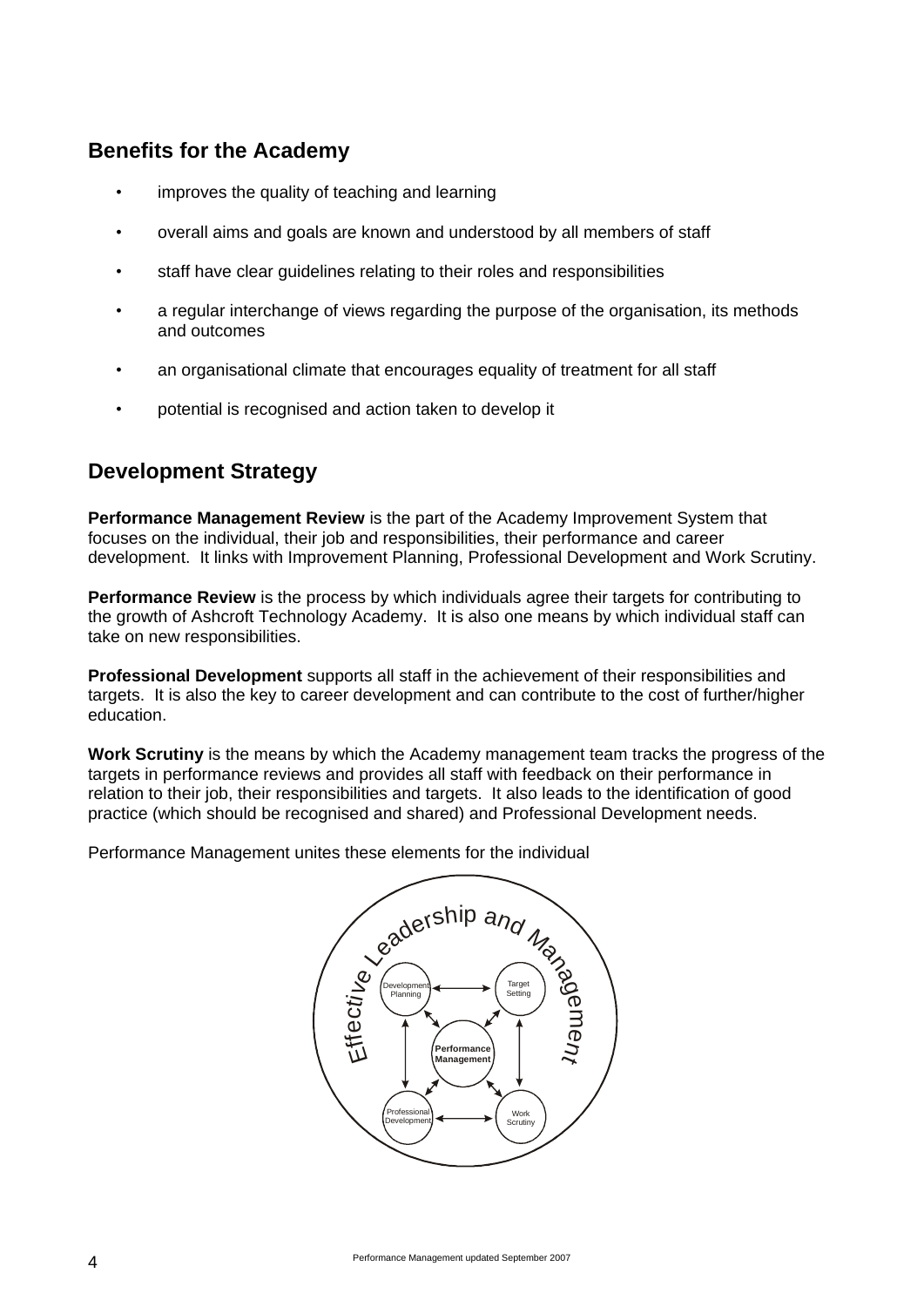#### **3 roles**

.

Performance Management is a shared responsibility. It involves the team leader and the member of staff working together to ensure targets – usually three – are discussed and agreed; regular and objective feedback is given; adequate coaching, training and development is provided and the performance review takes place

The team leader records the targets which will apply for the review period. These are jointly agreed if possible. If there are any differences of opinion about the targets, the member of staff may add comments to the written record of targets.

#### **4 responsibility for reviews**

We have carefully considered the practical arrangements for performance management in the Academy. The Principal has decided who shall act as team leader for each member of staff on the basis of responsibilities for learning in the Academy, a judgement about who has the best overview of the member of staff's work and the ability to provide support to staff.

#### **5 timings of reviews**

Our timetable is shown below:

#### **(a) Targets set**

These will inform and support our Academy management policies for the financial and academic years. We will take account of professional development objectives in setting the Academy's overall priorities for staff development.

#### **(b) Monitoring and Feedback throughout the year**

This section explains the Academy's arrangements for review, including at least one classroom observation for each teacher.

#### **(c) Formal Reviews one year after objectives set**

We will take into account Key Stage 3, GCSE, BTEC, AS/A2 and other outcomes from June/August results in considering student progress. We will set new objectives and discuss future professional development activities. A new individual plan will be completed for each member of staff.

The review process will inform our Academy management policies and the Academy Improvement Plan for subsequent financial and academic years (especially the costs of the development/training discussed in reviews).

#### **(d) The process outlined above continues annually**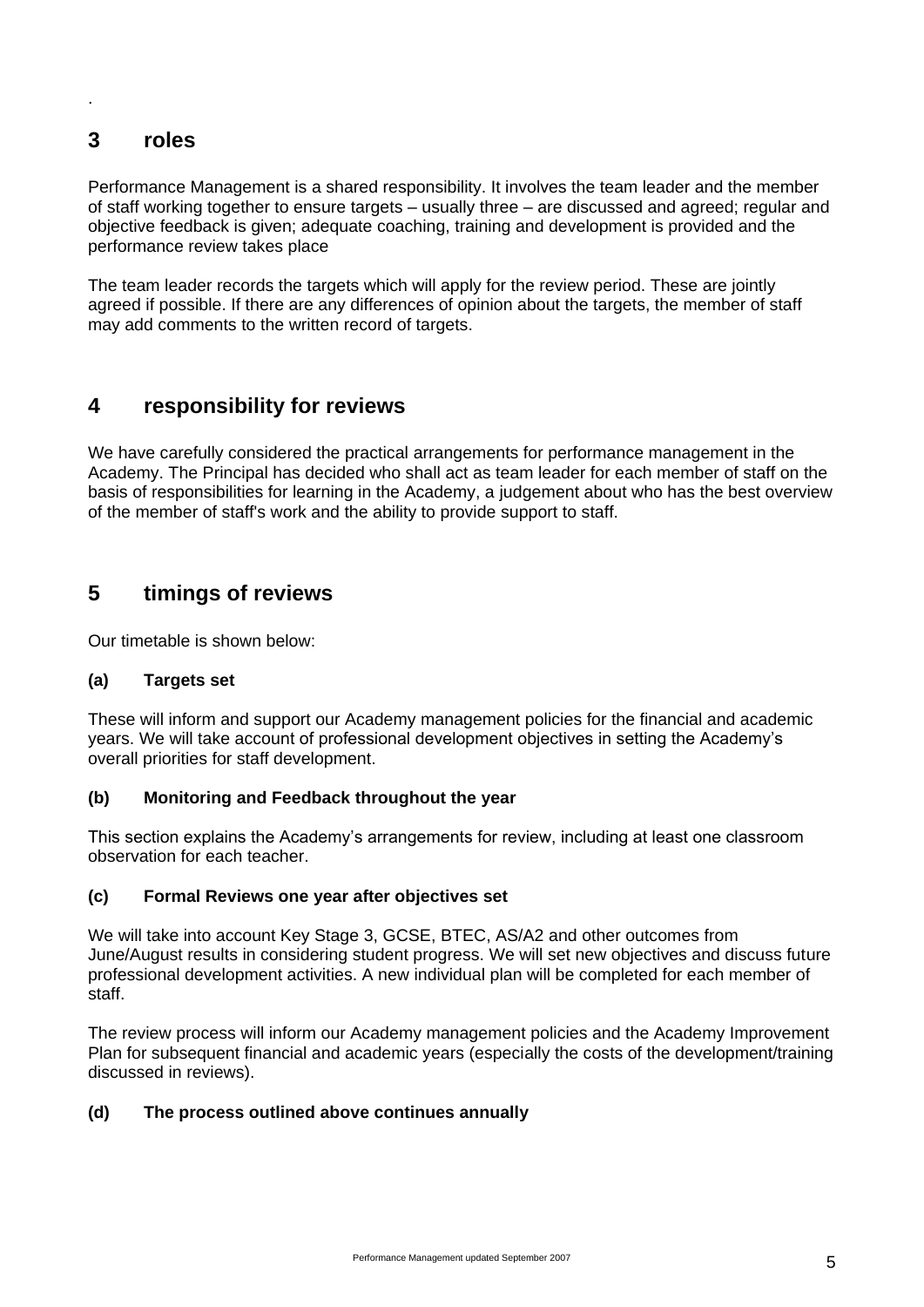#### **6 performance management cycle**

Performance Management is set in the context of our academy's plans for improvement, against the background of national and local initiatives on improving teaching and any recent OFSTED report for the academy.

Performance Management is an ongoing cycle, not an event, involving 4 stages of planning, monitoring performance, pre-review and reviewing performance. The end of year review and Stage 1 may happen at the same time.



**Stage 1: Planning** – Each member of staff will discuss and agree targets with their team leader and record these in an individual plan. Targets should be challenging but realistic and take account of staff's job description and their existing skill and knowledge base.

There can be no hard and fast rule about how many targets there should be for staff but we expect a maximum of three to be agreed. Agreeing targets does not mean itemising every activity but picking out key expectations and yardsticks. The range of targets should match the nature of the job, including leadership or management areas as appropriate. Where someone has a wide range of managerial duties, targets might focus on specific areas of this work.

*Teacher targets will cover student progress as well as ways of developing and improving teachers' professional practice.* Leadership group staff and those with management allowances will have targets relating to their additional responsibilities. *The Principal's objectives will cover academy leadership and management as well as student progress.*

We will adhere to the following principles in discussing targets:

- the team leader should ensure that staff understand what his or her targets involve, is in a position to achieve them, knows what they need to do to achieve them and understands when and how they will be reviewed;
- targets are written clearly and concisely and are measurable;
- targets focus on issues/matters over which staff have direct influence/control and take into account fully the wider socio-economic, cultural and other external influences on students; and
- **•** targets for each member of staff should relate to the targets in the academy improvement plan and any departmental or team plans as well as to his/her own professional needs.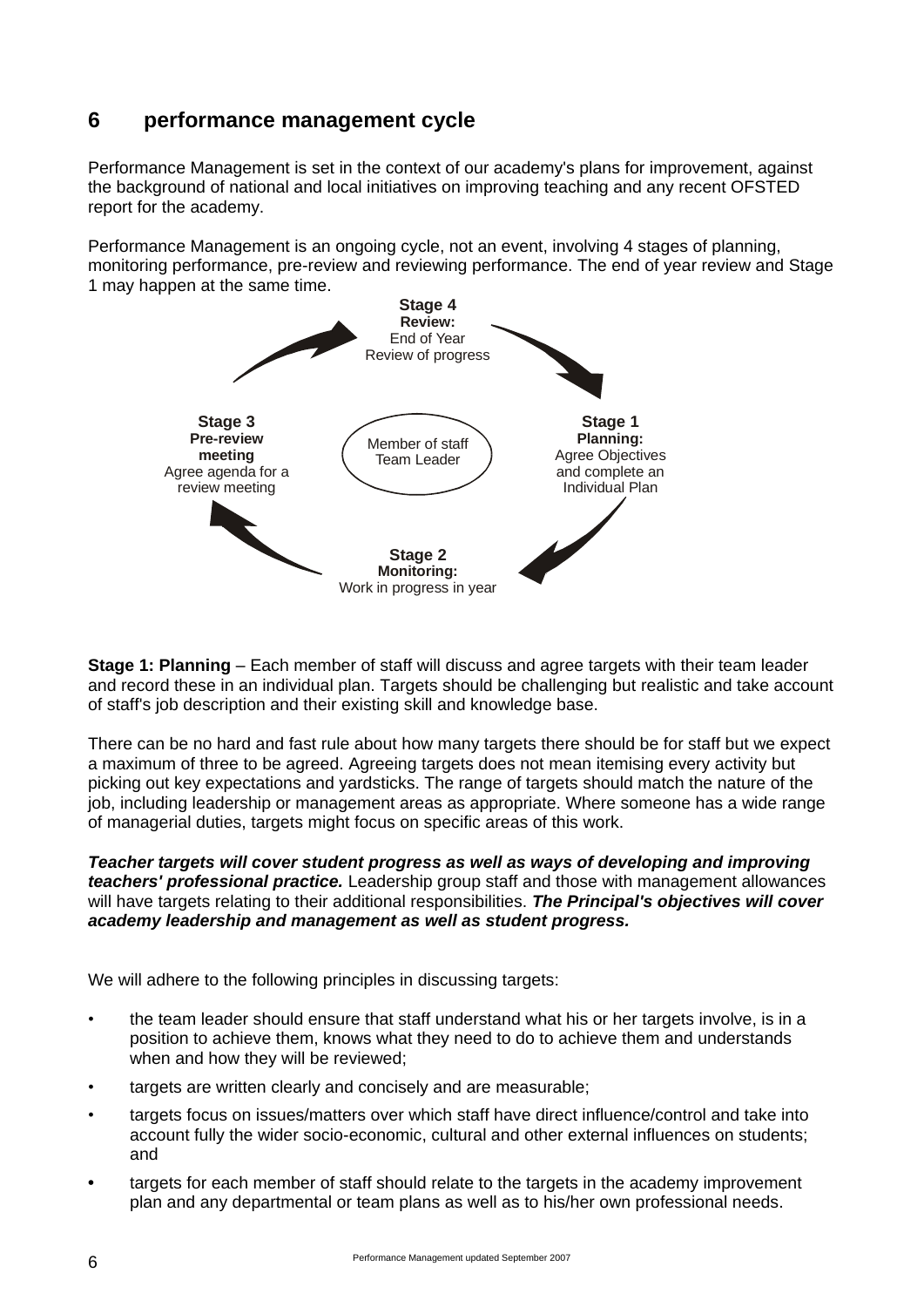#### *The team leader should record the targets which will apply for the review period. These should be jointly agreed if possible. If there are any differences of opinion about the targets the member of staff may add comments to the written record of targets.*

Professional development opportunities are needed to support agreed targets, to develop strengths and address areas for development or professional growth. The development section of the review statement will be used to record action.

**Stage 2: Monitoring Progress –** The member of staff and team leader will keep progress under active review throughout the year using classroom observation and other relevant information. They will discuss any supportive action needed and keep improvement plans up-to-date.

The team leader consults the member of staff before seeking to obtain information, written or oral, relevant to their performance from other people. Peer evidence should be sought by a confidential e-mail asking for a comment on how 'x' is doing their job or a particular aspect of it. Peer evidence should be obtained in confidence, copies of evidence should not be handed over to the reviewee, they should be collated by the reviewer to give as full feedback as soon as possible on how 'x' is doing their job.

#### **A minimum of one classroom observation takes place each year, following these principles:**

- Successful observation requires preparation and training, and a clear understanding on the part of the teacher and team leader of its purpose.
- The nature of the observation depends on its purpose.
- It is important that the observer ensures that the lesson proceeds in as normal an atmosphere as possible.
- Full, constructive and timely feedback is given (usually within 24 hours of the observation)
- A copy of all lesson observations should be given to the Vice Principal to enable work scrutiny in this area. A copy should also be included with the review statement given to the Assistant Principal responsible for teaching and learning.

**Stage 3: The pre-review meeting** – Before the formal annual review there will be a pre-review meeting between the member of staff and the team leader. The meeting needs to be professional but friendly and relaxed.

The purpose of the meeting is to:

- clarify the purpose of the review process
- agree the scope of the review and, by using the job description, identify areas of the post-holder's work on which the review might focus.
- agree the arrangements for the review meeting
- negotiate and agree the other sources from whom information could be collected
- identify the documentation which will be required for the review meeting:
	- self-review (to the reviewer at least 24 hours before the meeting)
	- the review statement
	- analysis of class results by teaching staff
- agree the date, time and place for the review interview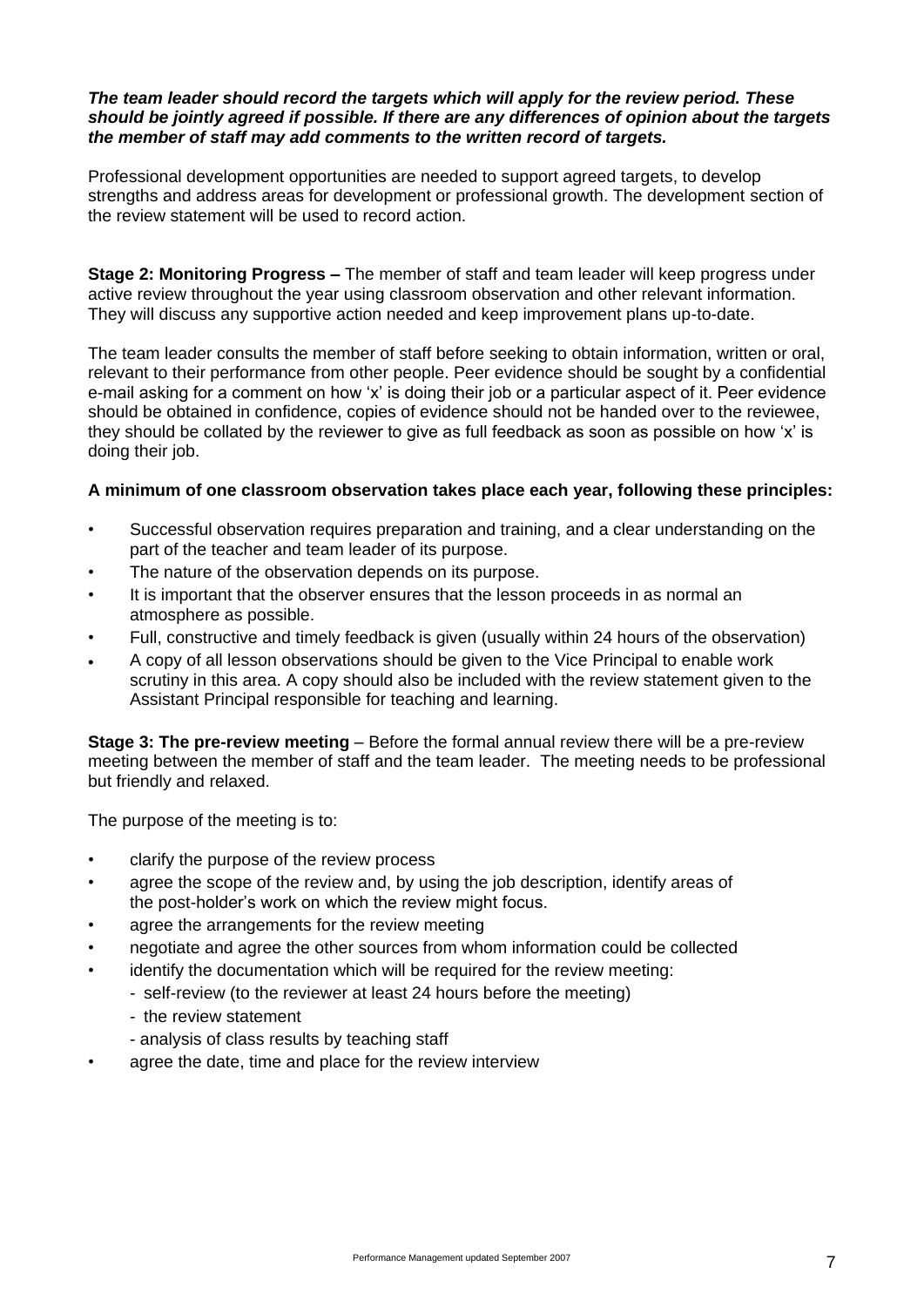**Stage 4: Reviewing Performance:** *The annual review of staff performance will use the recorded objectives as a focus to discuss his/her achievements and identify any development needs.* It will be combined with agreeing objectives for the following performance management cycle.

The focus of the review is on how to raise performance and improve effectiveness. It will involve:

- Reviewing, discussing and confirming the staff's essential tasks and targets;
- Recognising strengths and achievements and taking account of factors outside the staff's control;
- Confirming action agreed with staff at other reviews;
- Identifying areas for development and how these will be met;
- Recognising personal development needs; and
- Agreeing new clear targets and completing an individual plan for the year ahead.

The team leader should evaluate staff's overall performance, including an assessment of the extent to which targets have been met, and members of staff's contribution to the life of the Academy during the review period. To include evaluative feedback on any PD training received both externally and in-house, and how this has helped their development; and on any contribution they have made to training and developing others. It should take account of the stage the member of staff is at in his or her career eg 2 – 3 years service, advanced skills teacher, senior manager.

*Within 10 days of the review meeting, the team leader will prepare a written review statement recording the main points made at the review and the conclusions reached, including any identified development needs and activities. Once written, the team leader will give the member of staff a copy of the statement. He/she may within 10 days of first having access to the statement, add to it comments in writing.* **Good practice shows that the review statement should be written as soon as possible after the review, whilst the facts are still fresh in the team leader's memory.**

The Principal has an annual performance review meeting in December each year with the Chairman of the Executive Board.

#### **What Managers do on a day-to-day basis**

The Performance Management process is one aspect of good management. It provides a formal opportunity for Team Leaders and their team members to discuss important issues such as performance, career aspirations, job development and professional development. However there should be no surprises during annual review meetings, rather a review of the on-going feedback and support that managers should be providing to those they manage on a daily basis. All staff need to have feedback on performance and know that they can approach line managers to discuss concerns, take advice and share our ideas. Where line managers empower their staff, everyone benefits especially the students as the full potential of the staff is realised.

Managers will:

- ensure that they maintain an interest and awareness of how team members are performing
- keep their team members informed about how they are performing, recognising achievements and providing support where it is needed
- be approachable and a good listener
- take responsibility for maintaining a positive and productive working environment for their teams. Running an academy is a serious business but it can also be enjoyable.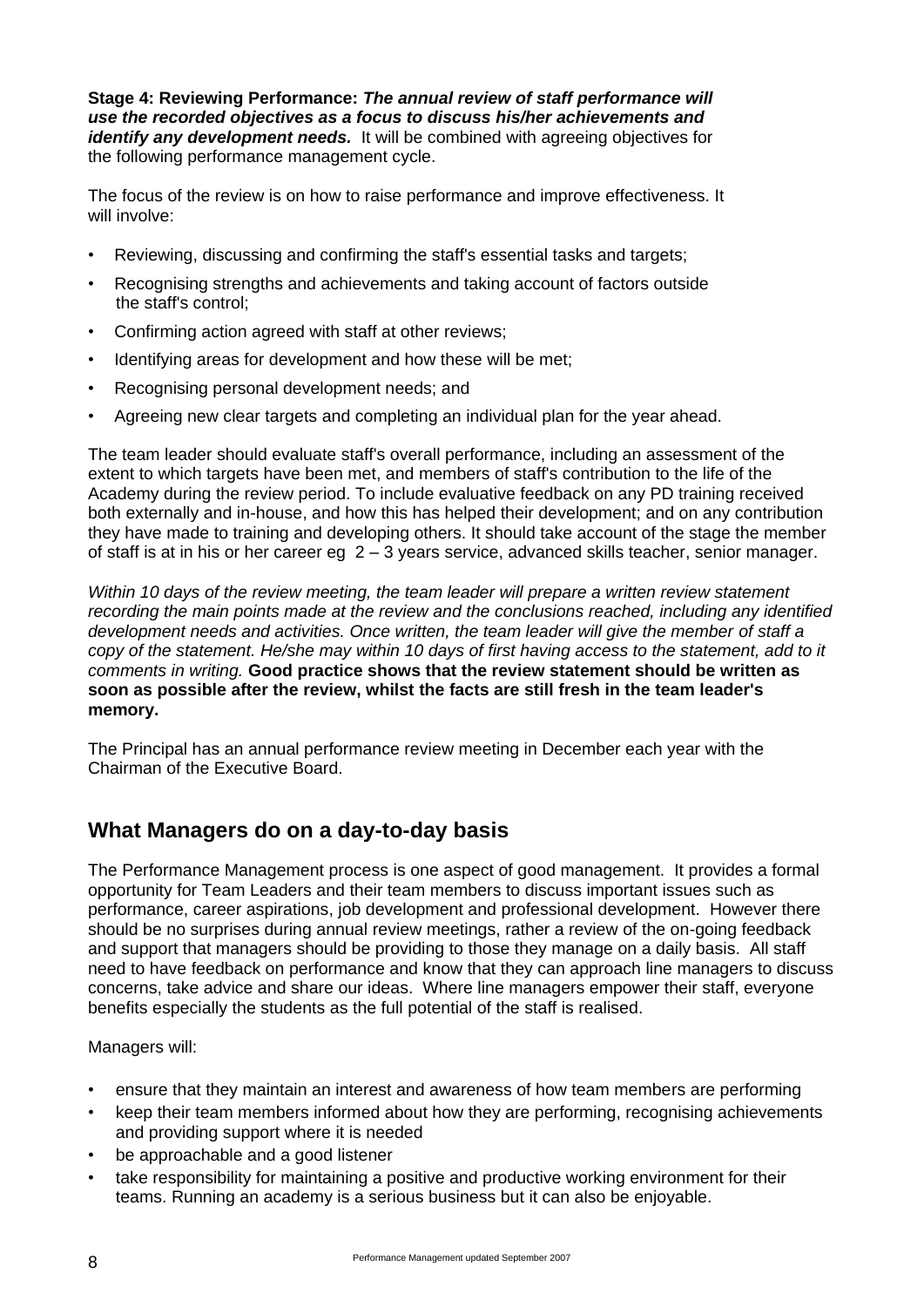#### **Self-review**

The purpose of self-review is to help staff get the maximum benefit from the review meeting and staff are strongly advised to reflect on their own performance.

As part of the self-review staff should :

- review and update their curriculum vitae
- consider their own job description
- reflect on their own strengths, skills and areas for professional development
- think about those colleagues who could best provide further information regarding their wider involvement in the academy
- consider involving a friend or colleague to help with their self-review

Staff should use the self-review pro-forma to record the outcomes of their self-review and let their team leader have a copy of this in advance of the review interview (24 hours minimum).

#### **A copy of the Self-Review pro-forma can be found in Section 13**

#### **The collection of other data**

It is important that data representing all aspects of staff's job is collected ie 'totality of performance'. The type of data and how it will be collected should be discussed by staff and their team leader during the pre-review meeting.

The data to be collected could include documents such as :

- feedback from monitoring of teaching
- information regarding NC Assessments tasks/examination results to include the latest set of value added data and results
- feedback on any pastoral role
- feedback on the customer service role
- policy documents staff have prepared
- students' work
- any other relevant information concerning staff's wider involvement in the academy
- stock management systems
- administration procedure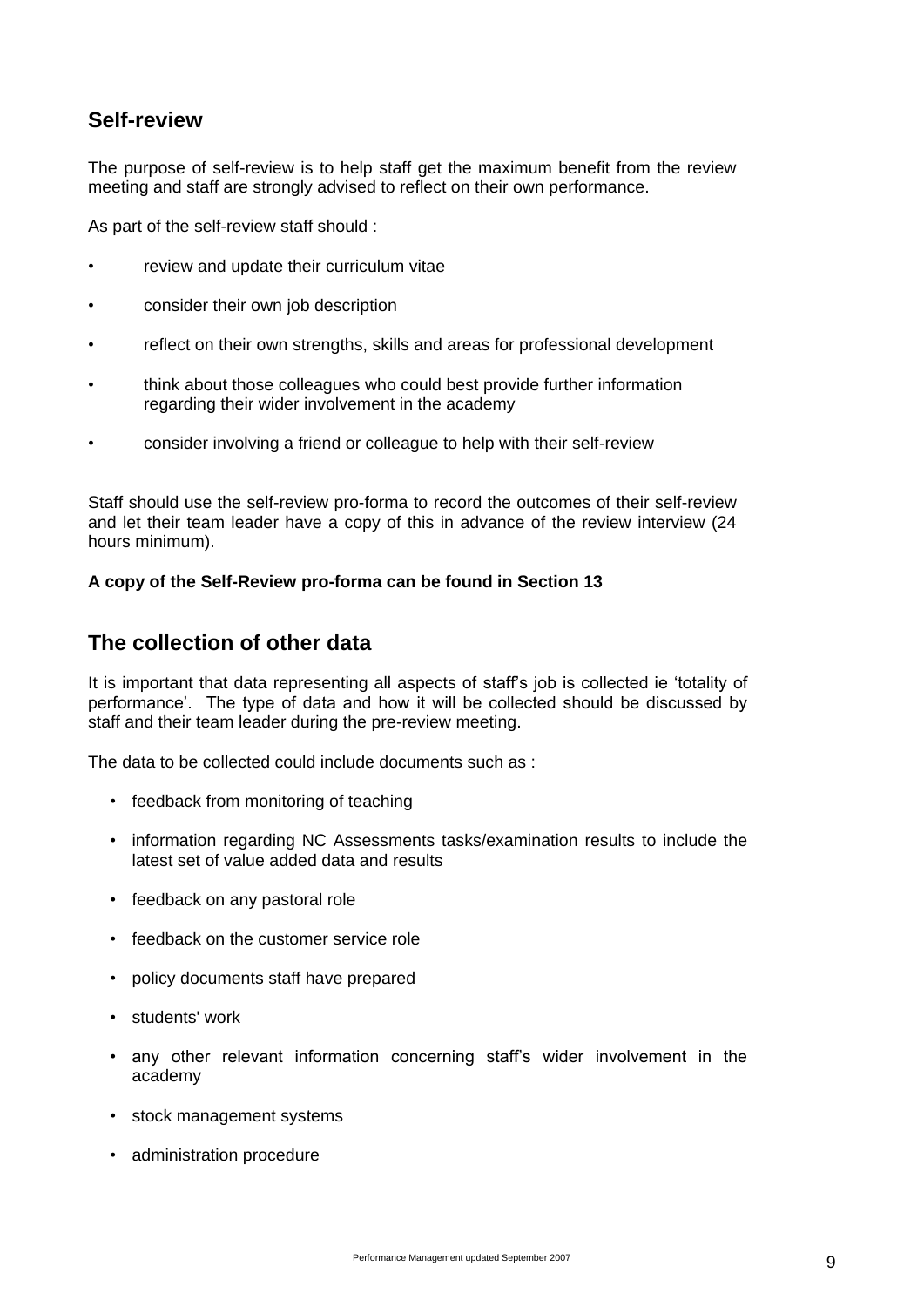In addition, staff and their team leader may feel it appropriate to consult other people to obtain information which is relevant to the review. It is recommended that Managers should seek feedback from those staff they manage regarding their performance in the role (Upward Appraisal).

This is a sensitive area and care will need to be exercised by the team leader to ensure that there is total understanding and agreement throughout. (See page 6, Stage 2 Monitoring process)

The e-mail is a speedy way of collecting information from other sources, but care must be taken to ensure appropriate levels of confidentiality ie emails should not be handed over to the reviewee, key words and sentences should be fed back thus maintaining the confidentiality of staff providing peer evidence.

#### **7 links between pay, career stages and performance management**

#### **Customer Service**

This section of the review focuses on customers of the Academy. It includes parents, neighbours, groups and organisations that hire academy facilities, people who represent organisations with an interest in the Academy (such as the DfES, OFSTED, business sponsors and associated companies, visitors to the Academy and those who contact the Academy for information.

Depending on their role within the Academy staff will be responsible for caring for the needs of different user groups. However in all communications the Academy staff should endeavour to achieve the standards detailed in the Customer Service Policy below:

#### **Customer Service Policy**

At Ashcroft Technology Academy we aim to provide a service that is prompt, helpful, friendly and professional.

#### **To help achieve this aim we work to a common set of standards.**

We aim to:

- Reply to enquiries made in person immediately, or deal with that enquiry within one working day.
- Deal with telephone calls promptly and in a pleasant and helpful manner, aiming where possible to answer within six rings once through to the appropriate extension.
- Ensure that a response is given to a telephone message within 2 working days. Where a final response cannot be given immediately, we will tell the caller how long it should take to complete the enquiry and who to contact in the meantime.
- Ensure that messages taken for colleagues are passed on promptly to the named person, or in the event of absence, to another colleague who can deal with it.
- Acknowledge correspondence within 5 working days of receipt. Where it is necessary to pass on correspondence to another person we will tell the customer explain what has happened and who will be the named contact for future action.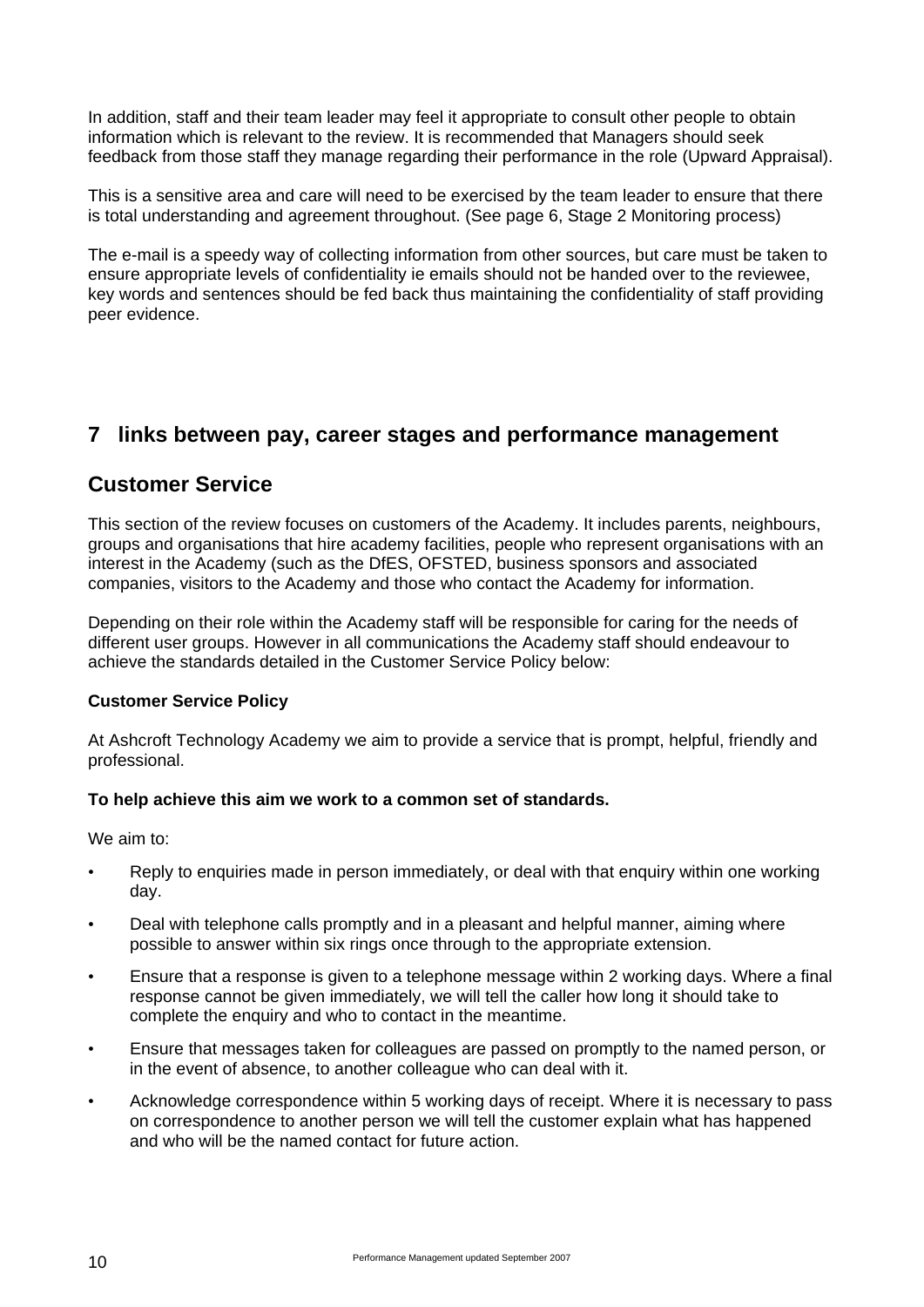#### **The Customer Service focus for different staff groups**

The Customer Service role for the majority of our staff will be clear as they have direct dealings with our customers. Below are examples of the key areas of Customer Service for the various staff responsibilities. Evidence to support performance in the Customer Service aspect of staff roles should be gathered in the same way as other areas of the performance management process.

| <b>Staff Group</b>                     | <b>Customer Service focus</b>                                                                                                                                                            |
|----------------------------------------|------------------------------------------------------------------------------------------------------------------------------------------------------------------------------------------|
| Office staff                           | Front line in communications with customers.                                                                                                                                             |
| <b>Finance and Resources</b><br>Office | All financial aspects of working with customers                                                                                                                                          |
| <b>Building Services</b>               | Communications with:<br>Evening class and weekend users/Delivery<br>personnel/Neighbours                                                                                                 |
| <b>Other Associate Staff</b>           | This will depend on the specific role.<br>• Technical staff – suppliers<br>eg<br>• Reprographics – parents (uniform), suppliers,<br>external users of our reprographics facilities       |
| Leadership Group                       | Responding to communications from the broad<br>range of our customers                                                                                                                    |
| <b>SPMs</b>                            | Communications with parents                                                                                                                                                              |
| <b>CM<sub>s</sub></b>                  | Communications with parents<br>Communications with examination boards etc                                                                                                                |
| Teaching staff                         | Communications with parents at 'Parent Evenings'<br>Communications with parents in the tutor role<br>$\bullet$<br>Providing KSLMs/CMs with information relating to<br>parental enquiries |

#### *FOR TEACHING STAFF:*

**Currently Ashcroft Technology Academy** *chooses* **to align its performance management policy to the 'School Teachers Pay and Conditions Document (2007)'. However, this position is under annual review.**

*NQTs – the final review meeting of the induction period should be used to agree targets and professional development opportunities as the first stage of the teacher's subsequent performance management cycle; (circular No: 5/99 The Induction Period for Newly Qualified Teachers para 58.)*

*Information from the performance review statement can be used to inform aspects of the new pay structure from September 2007.*

• Up to the Threshold – teachers can expect an annual increment if they are performing satisfactorily. Recommendations for Withheld Increments (for less than satisfactory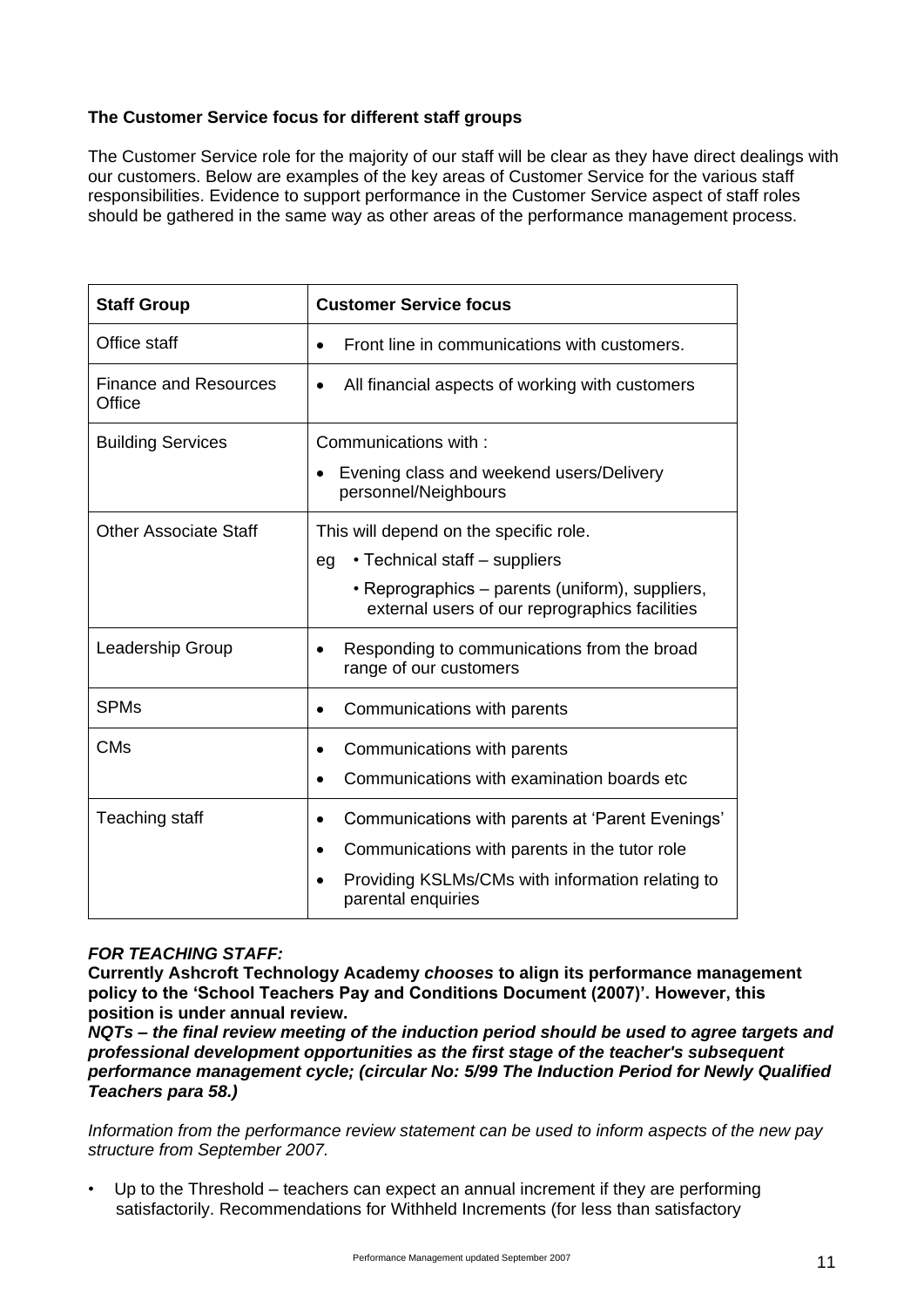performance) and recommendations for Double Increments (for exceptional performance) would need to be justified by review outcomes.

 Threshold – If a member of staff is eligible to cross the threshold then in that year's performance review, threshold standards should be discussed. See [http://www.teachernet.gov.uk/management/payandperformance/performance threshold](http://www.teachernet.gov.uk/management/payandperformance/performance%20threshold) – teachers who want to move to the upper pay spine should fill out the application form provided by the DCFS. Evidence from reviews will be used to inform applications by teachers and assessment by heads.

UPS Progression – In that year a member of staff is eligible for UPS progression the reviewer must discuss the threshold standards and how the reviewee has demonstrated progression in each standard since the last review. There must be successful reviews between each upper pay spine point. Those staff eligible must put in writing to the Principal that they would like to be considered for progression. They should include any evidence they would like to be considered and the two most recent lesson observations. Performance reviews will form part of the evidence which schools can use to make decisions about awarding performance pay points to eligible teachers.

 CLT – If the reviewee is eligible for CLT status both reviewer and reviewee should discuss the 12 CLT standards and evidence that supports them. Forms are available in the Performance Management folder on the staff shared area. Staff can also visit [www.clt.ac.uk](http://www.clt.ac.uk/)

#### *FOR ASSOCIATE STAFF*

The Trustees of the Academy have implemented a pay process for the non-teaching staff at the Academy, whereby no set salary scale exists. Staff are appointed at an agreed salary level, deemed appropriate to both the position and the appointed person and then reviewed annually thereafter.

Reviews take account of individual performance in the previous twelve months and staff are rewarded accordingly, whilst bearing in mind upper levels that a position is likely to be funded up to in the public sector.

Career development is an integral part of performance management and associate staff are encouraged to develop themselves in order to further their careers.

#### **8 managing weak performance**

The review meeting and review statement do not form part of any formal disciplinary or capability procedures. However, relevant information from review statements may be taken into account by those who have access to them in making decisions and in advising those responsible for taking decisions, or making recommendations about performance, pay, promotion, dismissal or disciplinary matters.

#### **9 confidentiality**

The individual plan and the review statement are personal and confidential documents and are kept in a secure place.

#### **10 access to outcomes**

There will only be three copies of the review statement – one held by the member of staff and one by the reviewer, another is held by the Principal on a central file.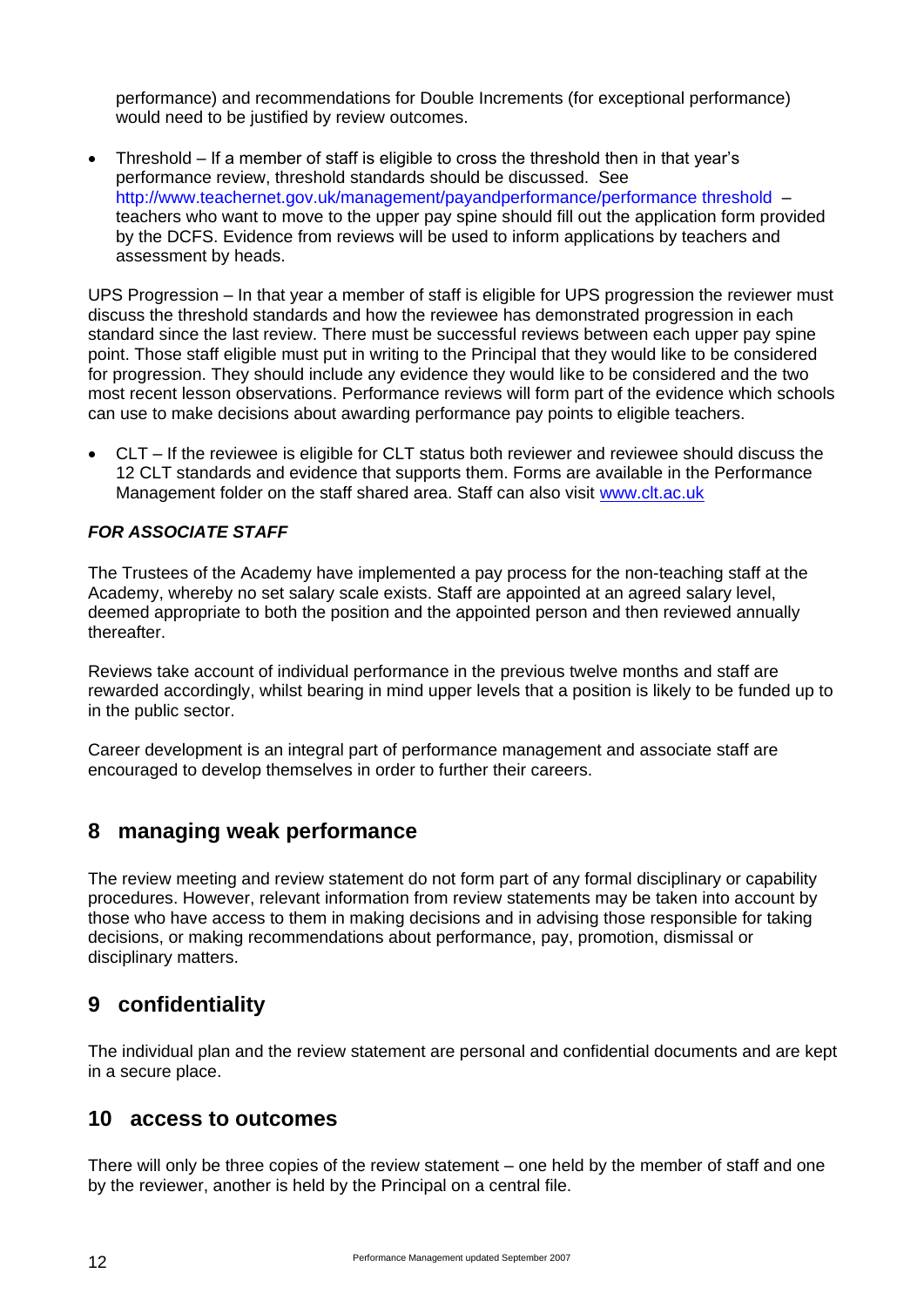Information about performance reviews are made available as listed below:

- the Principal ensures that training and development needs from the review statement are given to the person responsible for training and development at the Academy;
- the Principal reports annually to the Executive Board and to the Trustees on performance management in the academy, including the effectiveness of the performance management procedures in the Academy, and the training and development needs of teachers.

The Principal will keep review statements for at least three years.

NBPlease note that those teachers awarded CLT status will have a copy of their 'Professional Reflection' housed with the Academy for a period of 3 years.

#### **11 complaints**

#### **The Review**

Within 10 days of receiving the review statement:

Staff can record their dissatisfaction with aspects of the review on the review statement. Where these cannot be resolved with the team leader, they can raise their concerns with the next more senior line manager (the Review Officer). Where the Principal is the line manager then staff can raise the issue with the Chair of the Executive Board.

The review officer will investigate the complaint and take into account comments made by the job holder. She/he may decide that the review statement should remain unchanged or may add any observations of his/her own. The review officer may decide, with the agreement of the person responsible for carrying out the initial review, to amend the review statement; or declare that the review statement is void and order a new review or part of the review to be repeated. For teachers, the Principal may appoint a new reviewer. A revised review will be conducted in a reasonable timescale and the matter closed.

#### **12 evaluation of the policy**

#### **The Principal shall provide an annual report to the Executive Board and the Trustees on how effective the performance management procedures have been.**

As an Academy committed to ensuring that individual staff, teams and the academy continue to improve, the Executive Board and the principal will satisfy themselves that effective and challenging objectives are set, that all reviews are completed on time and the assessment of performance is consistently applied in the academy. We will evaluate the effectiveness of the policy in helping to improve standards of teaching and learning.

As part of our ongoing commitment the Executive Board and the Principal will update and amend the documentation and the process as required, after consultation with all staff, to incorporate any major changes recommended either by the DCSF or the academy to ensure that the policy is upto-date and effective in our academy.

#### **13 standardised documentation**

Attached **– copies of standard documents**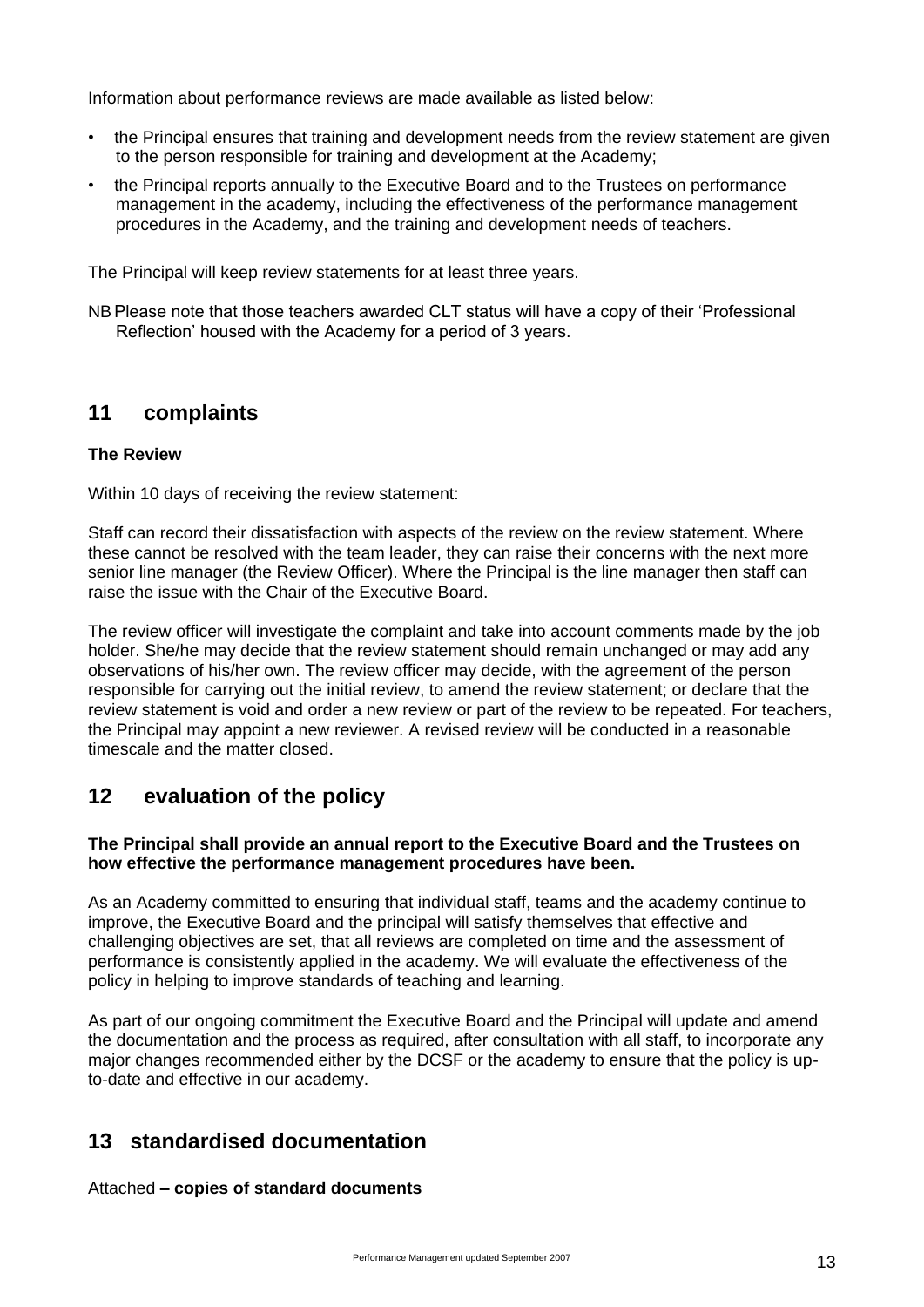# **Self-Review Pro-forma (Teaching staff)**

(Please give to your reviewer at least 24 hours before the review meeting)



**Name:**

**Date of Review:**

| How do you feel you have performed with regard to your primary role and performance targets?<br>(Please also comment on management of workload and management of staffing where applicable.) |
|----------------------------------------------------------------------------------------------------------------------------------------------------------------------------------------------|
|                                                                                                                                                                                              |
|                                                                                                                                                                                              |
|                                                                                                                                                                                              |
|                                                                                                                                                                                              |
|                                                                                                                                                                                              |
|                                                                                                                                                                                              |
|                                                                                                                                                                                              |

|                                       | In relation to making a positive contribution towards the Academy and with particular reference to behaviour |
|---------------------------------------|--------------------------------------------------------------------------------------------------------------|
| management, do you consider that you: |                                                                                                              |
|                                       |                                                                                                              |

| 1. Need support / training $\Box$ | 2. Are doing well $\square$ | 13. Have strengths you can offer others $\square$ |
|-----------------------------------|-----------------------------|---------------------------------------------------|
| Please elaborate:                 |                             |                                                   |

Which strategic objectives in the ASP do you think you make a contribution to?

How have you supported the Academy's Customer Service policy? Give examples:

Please review your current job description and indicate if there any aspects of it which you think need updating or developing? *(you can view generic JD's in the Performance review folder for teaching staff)*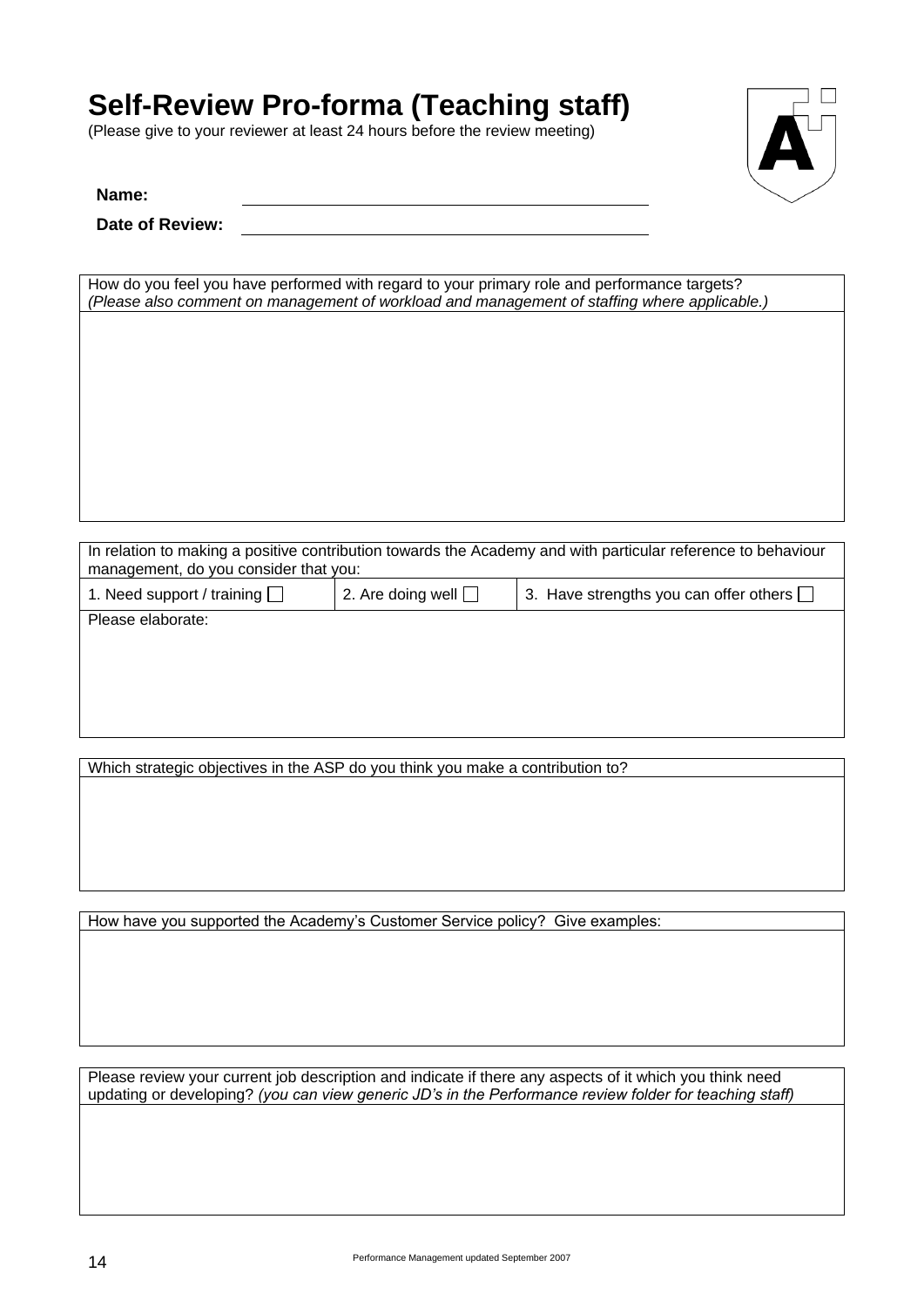Which aspects of your job have given you the greatest satisfaction?

Are there any aspects of your role that can be improved upon? How can this be achieved?

What additional aspects of your role or potential opportunities in the short or longer term would you like to discuss during the Performance Review?

In terms of future targets which areas would you like to discuss at your next review.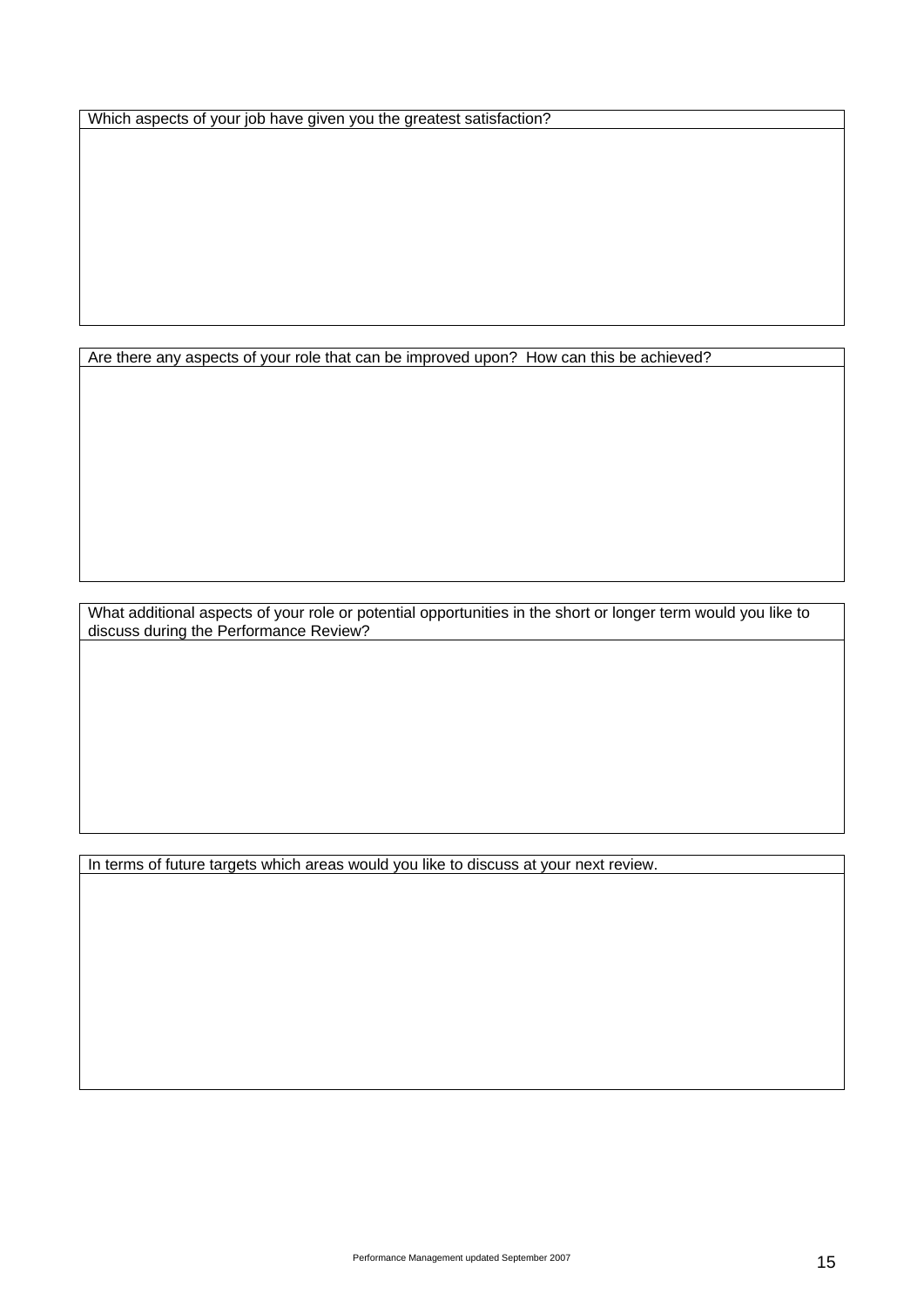## **Performance Review Statement – Teaching staff**

Is the reviewee eligible for UPS progression at the start of the next academic year. If yes he/she must be assessed against all the threshold standards and demonstrate progression in each area since the last review.

| Name of Postholder        |                         | <b>Position in Academy:</b> |                              |                                |                  |  |
|---------------------------|-------------------------|-----------------------------|------------------------------|--------------------------------|------------------|--|
| Date started current job: |                         | Period covered by review:   |                              |                                |                  |  |
| Name of Reviewer:         |                         | <b>Position in Academy:</b> |                              |                                |                  |  |
| Date of review:           |                         |                             | Number of lessons monitored: |                                | <b>Pay Scale</b> |  |
|                           |                         |                             |                              |                                | Point            |  |
|                           |                         |                             |                              |                                | T/due            |  |
|                           | Attendance              |                             |                              | Excellent                      | UPS due          |  |
| Overall quality of        | No of periods of        |                             |                              | Good                           | CLT due          |  |
| lessons                   | absence in last<br>year |                             | <b>Punctuality</b>           | Satisfactory<br>Unsatisfactory |                  |  |

**Primary role (s)** Teaching, Pastoral, Customer Service

#### **TARGET 1 Targets from 20…/20…**

|                                       | Overall assessment of performance targets from your previous review 20/20 |     |                            |               |                      |                           |
|---------------------------------------|---------------------------------------------------------------------------|-----|----------------------------|---------------|----------------------|---------------------------|
| Teaching groups                       | <b>Target</b>                                                             |     | <b>Targets Achieved</b>    |               |                      |                           |
|                                       |                                                                           |     |                            |               |                      |                           |
|                                       |                                                                           |     |                            |               |                      |                           |
|                                       |                                                                           |     |                            |               |                      |                           |
|                                       |                                                                           |     |                            |               |                      |                           |
|                                       |                                                                           |     |                            |               |                      |                           |
|                                       |                                                                           |     |                            |               |                      |                           |
|                                       |                                                                           |     |                            |               |                      |                           |
| <b>Reviewers comments on Target 1</b> |                                                                           |     | <b>Subject Performance</b> |               | For CMs/<br>DPs only |                           |
| met/notmet/partially met              |                                                                           |     | <b>Key stage</b>           | <b>Target</b> |                      | <b>Actual Performance</b> |
|                                       |                                                                           | KS3 |                            |               |                      |                           |
|                                       |                                                                           | KS4 |                            |               |                      |                           |
|                                       |                                                                           | KS5 |                            |               |                      |                           |

|--|

| <b>Reviewers comments on Target 1</b> | <b>Subject Performance</b>                        |               | For CMs/<br>DPs only |                           |
|---------------------------------------|---------------------------------------------------|---------------|----------------------|---------------------------|
| met/notmet/partially met              | <b>Key stage</b>                                  | <b>Target</b> |                      | <b>Actual Performance</b> |
|                                       | KS3                                               |               |                      |                           |
|                                       | KS4                                               |               |                      |                           |
|                                       | KS5                                               |               |                      |                           |
| <b>TARGET 2</b>                       |                                                   |               |                      |                           |
| Professional                          |                                                   |               |                      |                           |
|                                       |                                                   |               |                      |                           |
|                                       |                                                   |               |                      |                           |
|                                       |                                                   |               |                      |                           |
|                                       |                                                   |               |                      |                           |
|                                       |                                                   |               |                      |                           |
| Reviewer's comments on target 2       | met $\Box$ /not met $\Box$ / partially met $\Box$ |               |                      | (please check box)        |
| <b>TARGET 3</b>                       |                                                   |               |                      |                           |
| Professional                          |                                                   |               |                      |                           |
|                                       |                                                   |               |                      |                           |
|                                       |                                                   |               |                      |                           |
|                                       |                                                   |               |                      |                           |
|                                       |                                                   |               |                      |                           |
| Reviewer's comments on target 3       | met $\Box$ /not met $\Box$ / partially met $\Box$ |               |                      | (please check box)        |
| 16                                    | Performance Management updated September 2007     |               |                      |                           |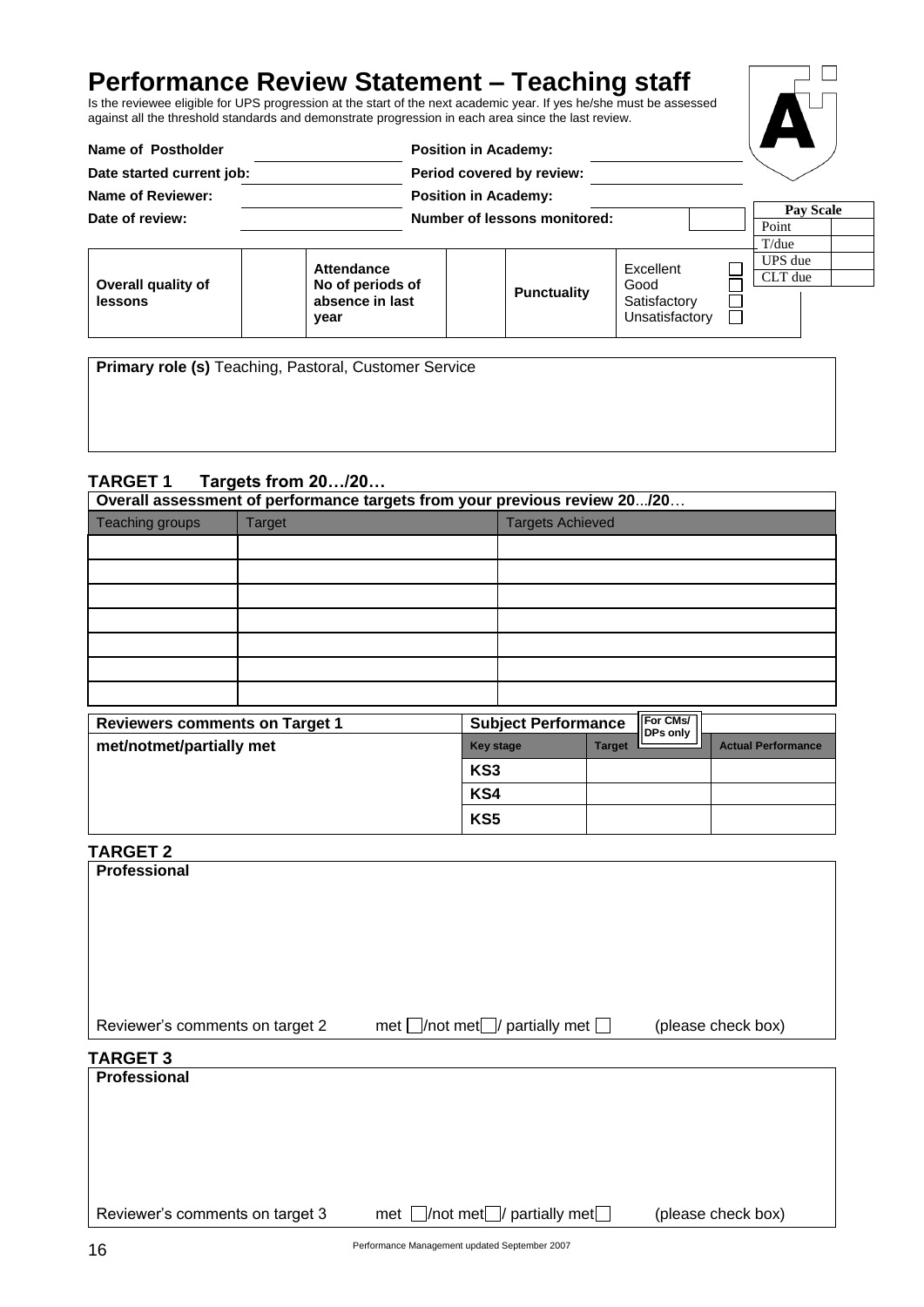#### **TARGETS FOR 20**…**/20**…

#### **TARGET 1**

| Teaching groups | Targets: by level/grade |
|-----------------|-------------------------|
|                 |                         |
|                 |                         |
|                 |                         |
|                 |                         |
|                 |                         |
|                 |                         |
|                 |                         |

| <b>Subject Performance   DPs only</b> |               | For CMS/ |  |
|---------------------------------------|---------------|----------|--|
| <b>Key stage</b>                      | <b>Target</b> |          |  |
| KS <sub>3</sub>                       |               |          |  |
| KS4                                   |               |          |  |
| KS5                                   |               |          |  |

#### **0 TARGET 2**

# **Professional TARGET 3 Professional**

| Reviewers recommendation re pay scale progression: |
|----------------------------------------------------|
|----------------------------------------------------|

**Statement Agreed by : Postholder (signature and date) :**

**Reviewer (signature and date) :**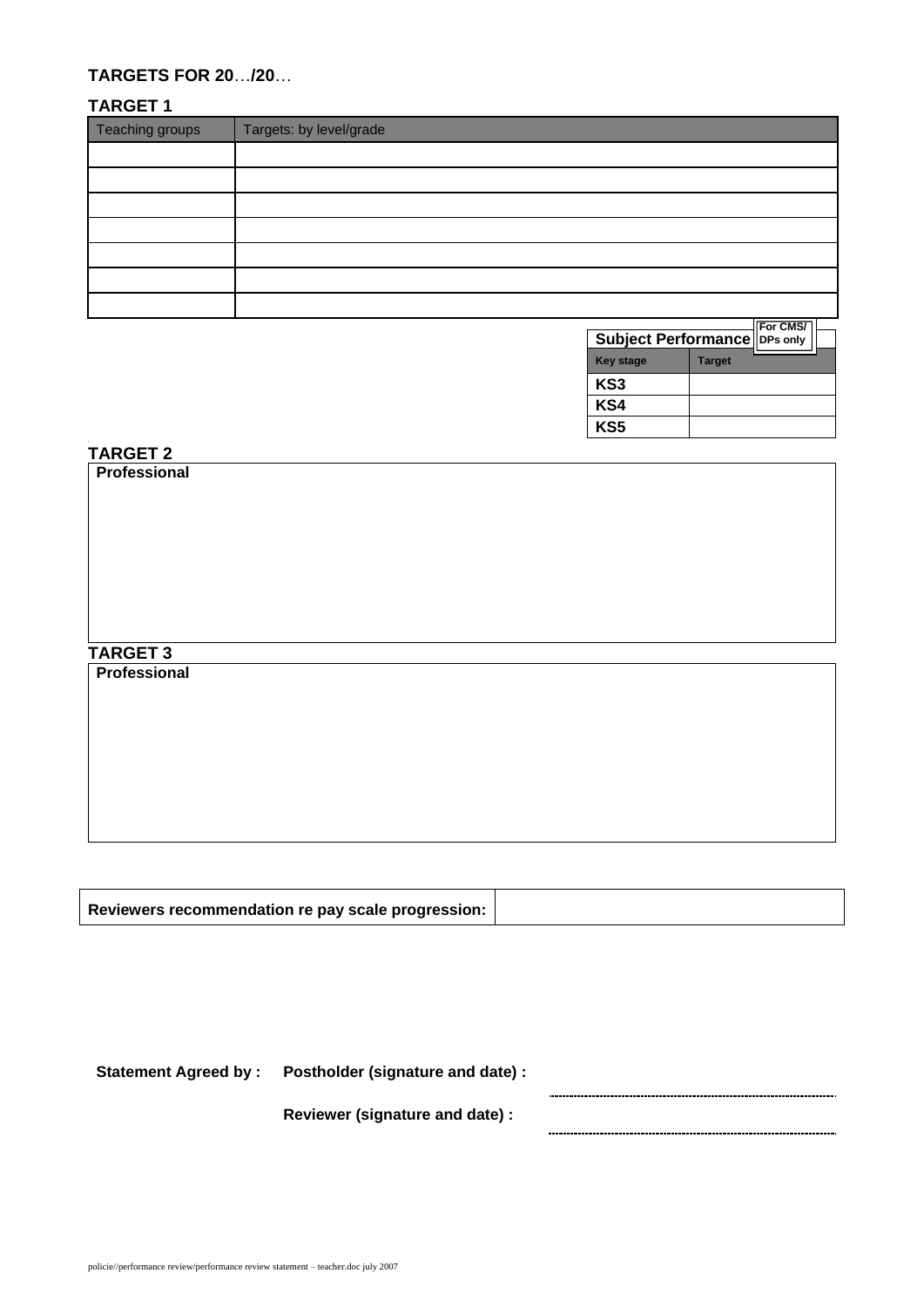**Development and training needed to support achievement targets**

**Review of job description**

#### **CPD Portfolio**

You should list here any other activities you have been involved in this year that have added to your whole academy contribution –eg Organising a trip, Delivery of CPD to staff etc

#### **ALL REVIEWEES TO MAKE A COPY OF THIS PAGE FOR DEPUTY PRINCIPAL RESPONSIBLE FOR CPD**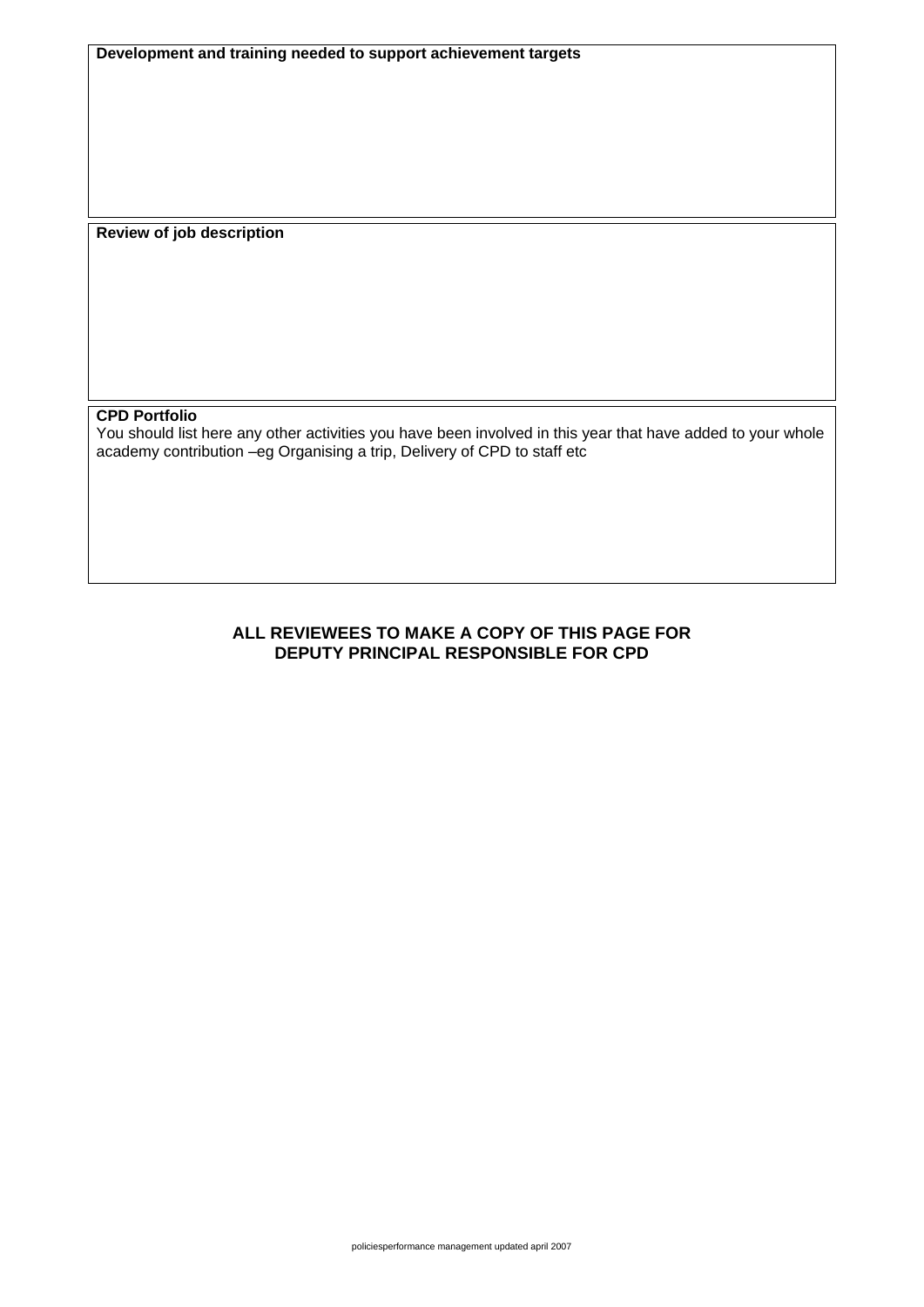# **Self-Review Pro-forma (Associate staff)**

(Please give to your reviewer at least 24 hours before the review meeting)



**Name:**

**Date of Review:**

| How do you feel you have performed with regard to your primary role and performance targets? |  |  |  |  |  |
|----------------------------------------------------------------------------------------------|--|--|--|--|--|
| (Please also comment on management of workload and management of staffing where applicable.) |  |  |  |  |  |
|                                                                                              |  |  |  |  |  |
|                                                                                              |  |  |  |  |  |
|                                                                                              |  |  |  |  |  |
|                                                                                              |  |  |  |  |  |
|                                                                                              |  |  |  |  |  |
|                                                                                              |  |  |  |  |  |
|                                                                                              |  |  |  |  |  |
|                                                                                              |  |  |  |  |  |
|                                                                                              |  |  |  |  |  |
|                                                                                              |  |  |  |  |  |
|                                                                                              |  |  |  |  |  |
|                                                                                              |  |  |  |  |  |
|                                                                                              |  |  |  |  |  |
|                                                                                              |  |  |  |  |  |

| In relation to making a positive contribution towards the Academy do you consider that you: |                          |                                               |  |  |  |  |
|---------------------------------------------------------------------------------------------|--------------------------|-----------------------------------------------|--|--|--|--|
| 1. Need support / training $\Box$                                                           | 2. Are doing well $\Box$ | 3. Have strengths you can offer others $\Box$ |  |  |  |  |
| Please elaborate:                                                                           |                          |                                               |  |  |  |  |
|                                                                                             |                          |                                               |  |  |  |  |
|                                                                                             |                          |                                               |  |  |  |  |
|                                                                                             |                          |                                               |  |  |  |  |
|                                                                                             |                          |                                               |  |  |  |  |
|                                                                                             |                          |                                               |  |  |  |  |

Which strategic objectives in the ASP do you think you make a contribution to?

How have you supported the Academy's Customer Service policy? Give examples:

Please review your current job description and indicate if there any aspects of it which you think need updating or developing?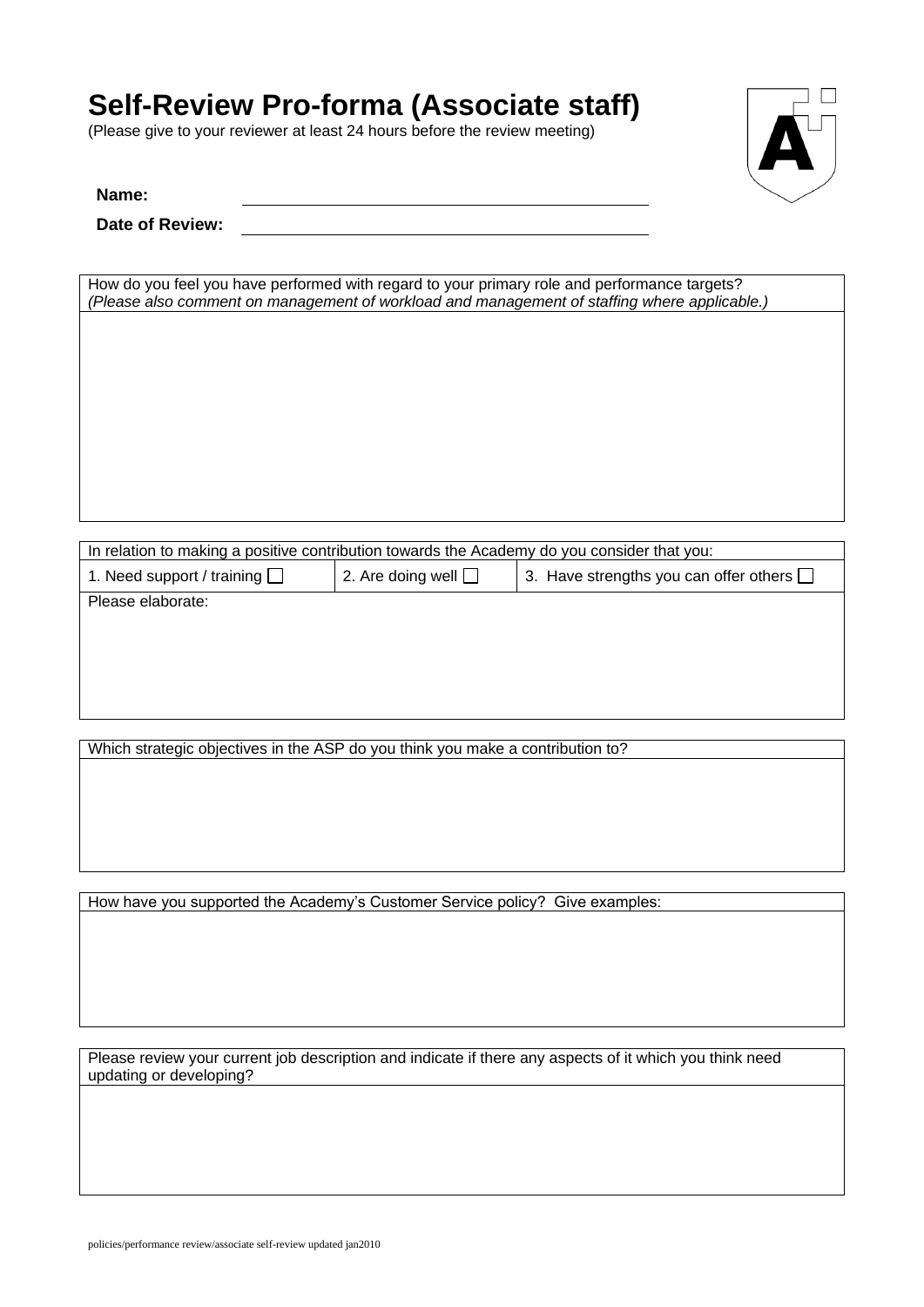Which aspects of your job have given you the greatest satisfaction?

Are there any aspects of your role that can be improved upon? How can this be achieved?

What additional aspects of your role or potential opportunities in the short or longer term would you like to discuss during the Performance Review?

In terms of future targets which areas would you like to discuss at your next review.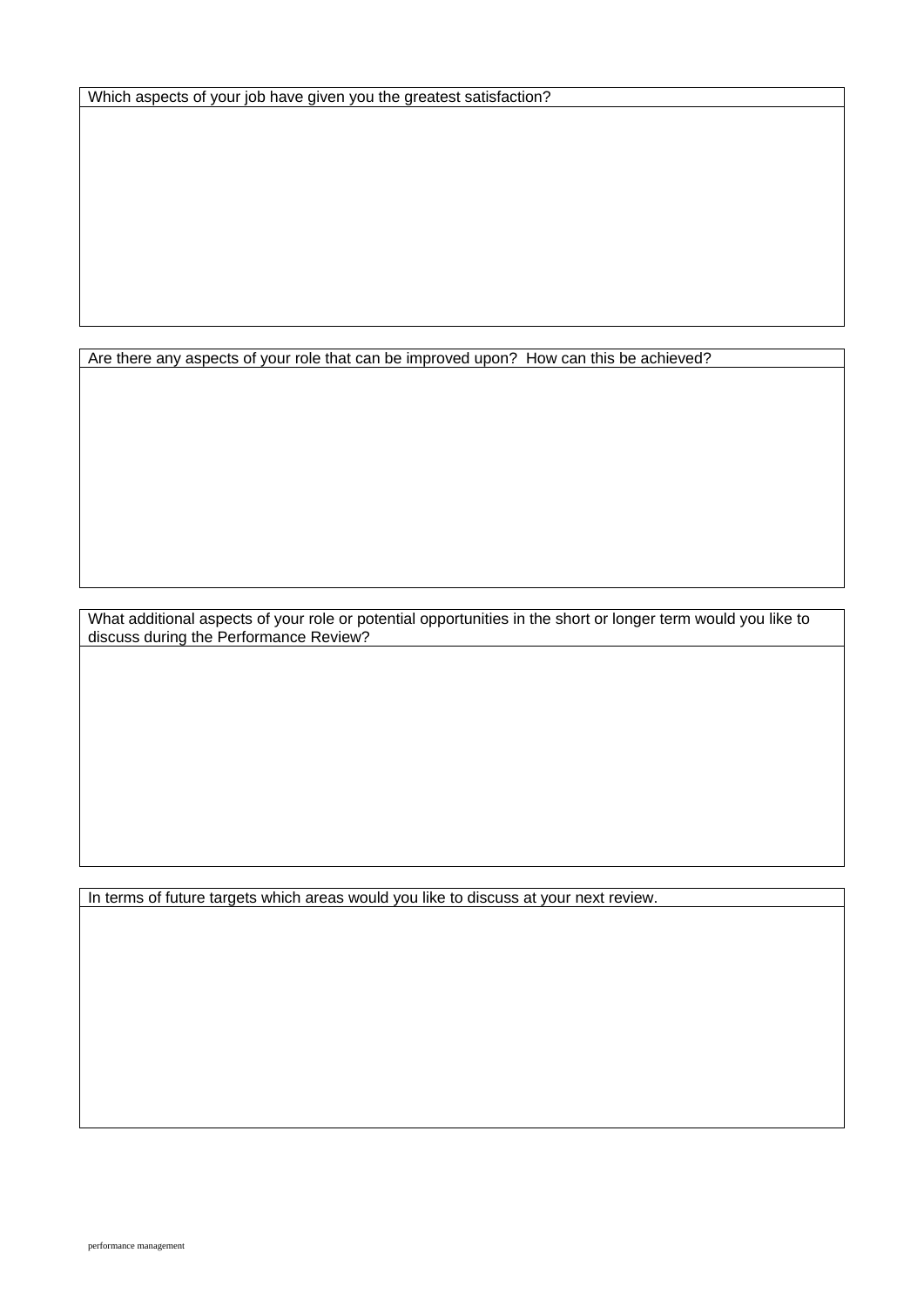## **Performance Review Statement – Associate Staff**

| I el iol mance Review Statement – Associate Stall                            |                                      |                                |
|------------------------------------------------------------------------------|--------------------------------------|--------------------------------|
| <b>Name of Postholder:</b><br>Name of Reviewer:                              | <b>Position:</b><br><b>Position:</b> |                                |
| Date of Review:                                                              |                                      |                                |
| Date of Last Review:                                                         |                                      |                                |
| <b>Attendance</b>                                                            |                                      | Excellent                      |
| No of periods of absence in last year                                        | <b>Punctuality</b>                   | Good<br>Satisfactory           |
| No of days of absence in last year                                           |                                      | Unsatisfactory                 |
| Overall assessment of performance from your previous review dated:           |                                      |                                |
| <b>Customer Service Role</b>                                                 |                                      |                                |
| Reviewers comment on targets: met $\Box$ not met $\Box$ partially met $\Box$ |                                      | (please check appropriate box) |
|                                                                              |                                      |                                |
| Target 1:                                                                    |                                      |                                |
|                                                                              |                                      |                                |
| Reviewers comment on targets: met $\Box$ not met $\Box$ partially met [      |                                      | (please check appropriate box) |
| Target 2:                                                                    |                                      |                                |
| Reviewers comment on targets: met $\Box$ not met $\Box$                      | ]/ partially met [                   | (please check appropriate box) |
|                                                                              |                                      |                                |
| Target 3:                                                                    |                                      |                                |
|                                                                              |                                      |                                |
| Reviewers comment on targets: met $\Box$ not met $\Box$ partially met $\Box$ |                                      | (please check appropriate box) |
| Target 4:                                                                    |                                      |                                |
|                                                                              |                                      |                                |
| Reviewers comment on targets: met $\Box$ not met $\Box$ partially met $\Box$ |                                      | (please check appropriate box) |
| <b>Review of Job Description</b>                                             |                                      |                                |
|                                                                              |                                      |                                |

#### **Action Plan – Targets for the next 12 months**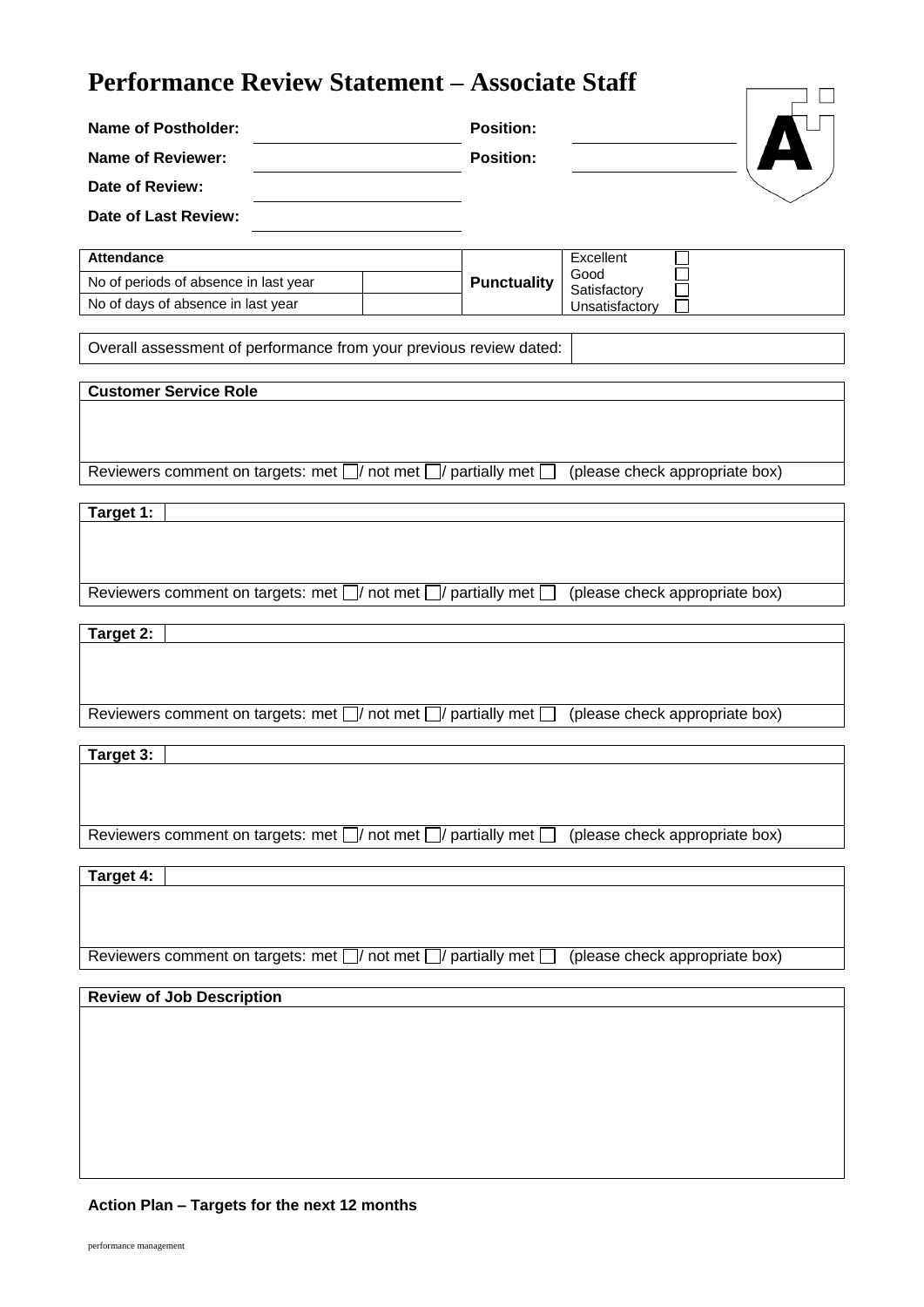|                         | <b>Target</b> | How will this be achieved and over what<br>time-scale? | Success criteria |
|-------------------------|---------------|--------------------------------------------------------|------------------|
| $\mathbf 1$             |               |                                                        |                  |
| $\mathbf{2}$            |               |                                                        |                  |
| $\mathbf{3}$            |               |                                                        |                  |
| $\overline{\mathbf{4}}$ |               |                                                        |                  |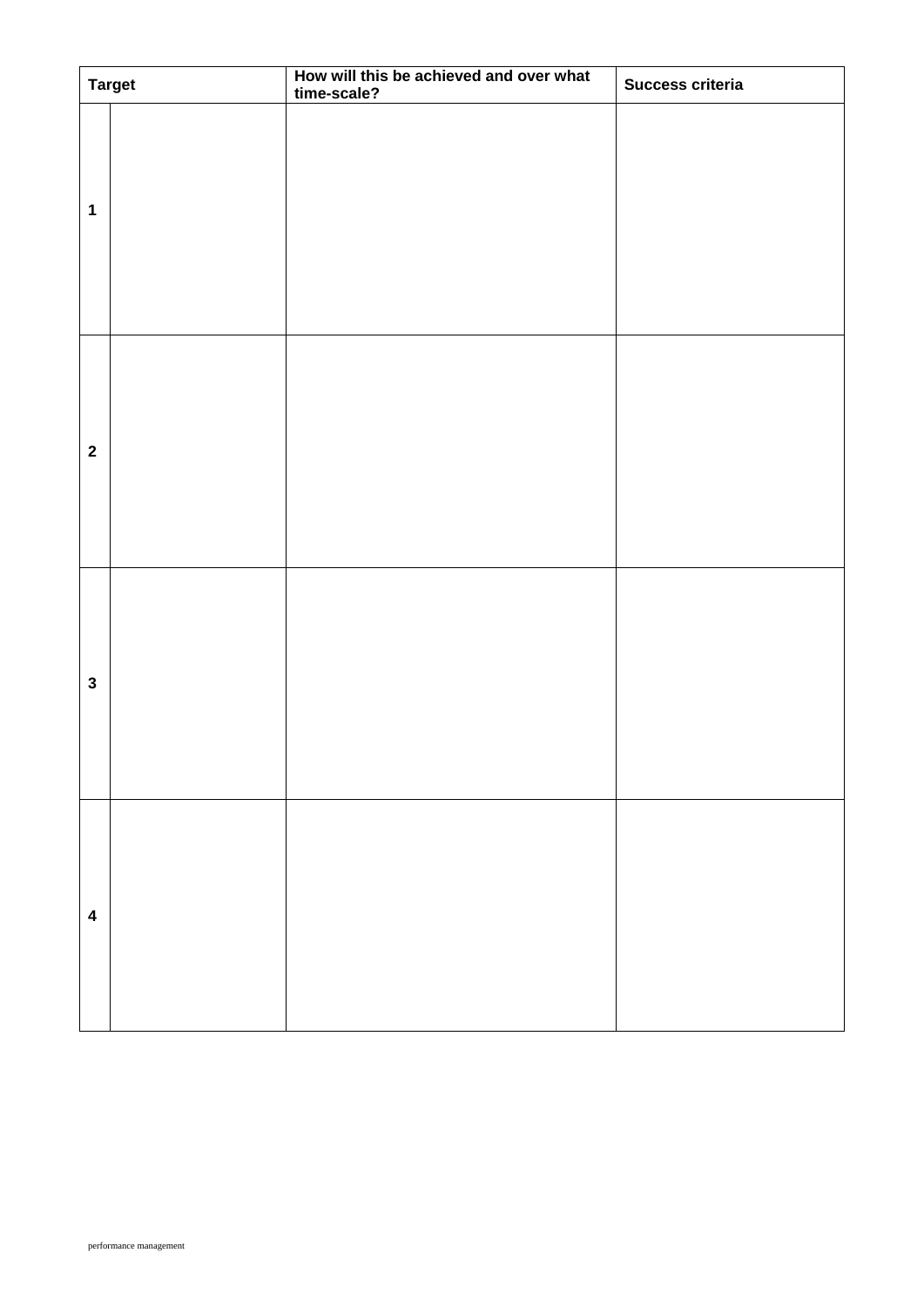Development and training needed to support achievement of targets

Career development

CPD Portfolio

*You should list here any other activities you have been involved in this year that have added to your whole academy contribution –e.g. Accompanying a trip, First Aid training etc*

**Statement Agreed by : Postholder (signature and date) :**

**Team Leader (signature and date) :**

**ALL REVIEWEES TO MAKE A COPY OF REVIEW FOR DEPUTY PRINCIPAL RESPONSIBLE FOR CPD**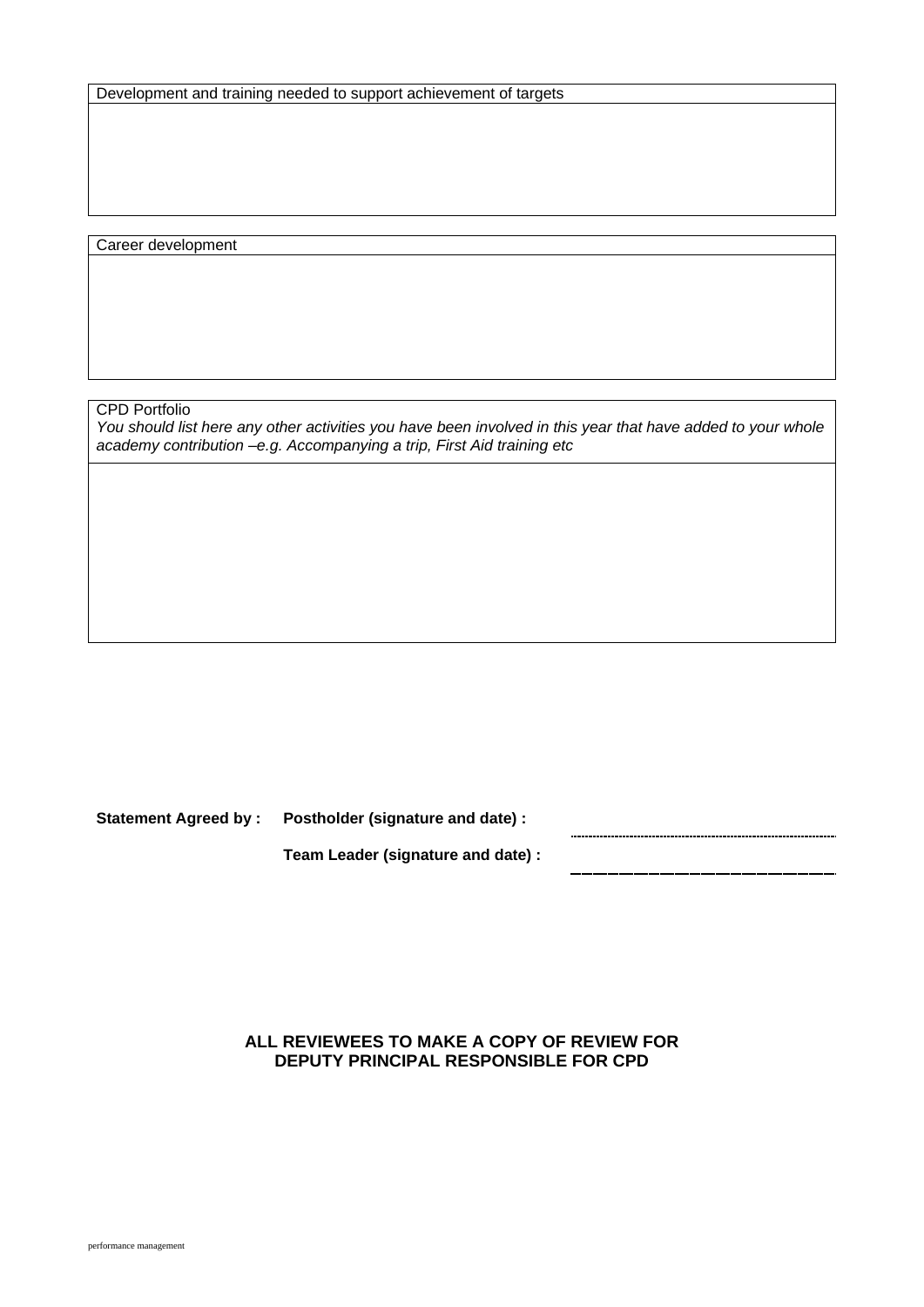# **Lesson Observation**



| <b>Observation of</b> | Class (code)       |  |               |  |
|-----------------------|--------------------|--|---------------|--|
| <b>Department</b>     | <b>No. Present</b> |  |               |  |
| <b>Observed by</b>    | <b>Date</b>        |  | <b>Period</b> |  |
| <b>Lesson Context</b> |                    |  |               |  |

| <b>Content of lesson</b>                                                             | <b>Evidence</b> |
|--------------------------------------------------------------------------------------|-----------------|
| Recap of previous learning elicited from students                                    |                 |
| Learning objectives discussed with students                                          |                 |
| Appropriate homework task set, if required                                           |                 |
| A variety of learning styles used and there is 'recap' during the lesson             |                 |
| Appropriate use of praise                                                            |                 |
| Teaching is consistently challenging and materials are differentiated                |                 |
| Appropriate AfL strategies used                                                      |                 |
| There is discussion about students' attainment and next steps (ie; reference made to |                 |
| specific levels and criteria)                                                        |                 |
| Plenary session to discuss what has been learned (related to lesson objectives)      |                 |

#### **Evaluation**

performance management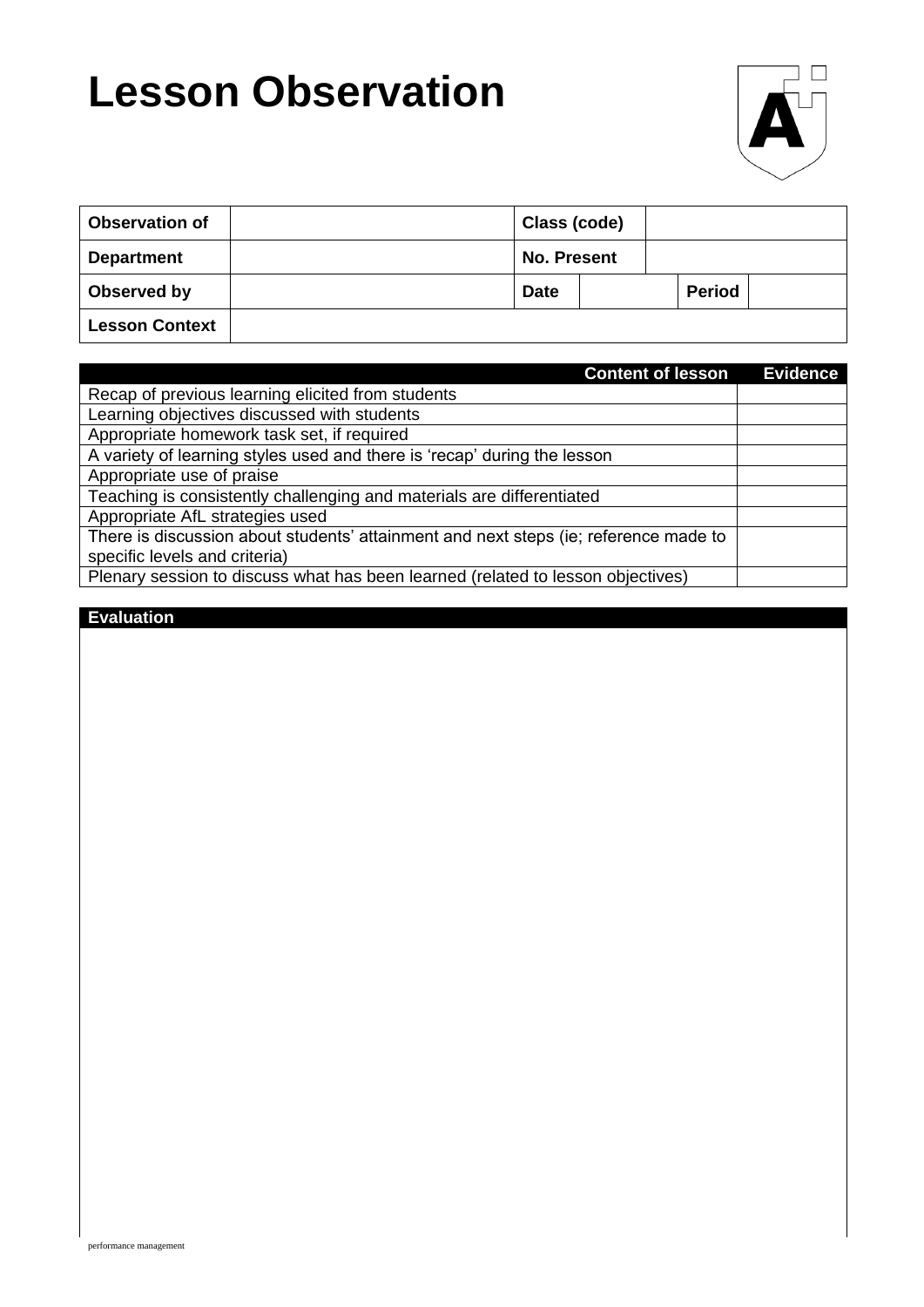Quality of books/marking

| <b>Strengths</b> | Even better if |
|------------------|----------------|
|                  |                |
|                  |                |
|                  |                |
|                  |                |
|                  |                |
|                  |                |

#### **Please insert a grade for each aspect of the lesson**

| Learning and    | <b>Teaching</b> | <b>Assessment to</b> | <b>Overall Grade</b> |
|-----------------|-----------------|----------------------|----------------------|
| <b>Progress</b> |                 | support Learning     |                      |

Signed: Date: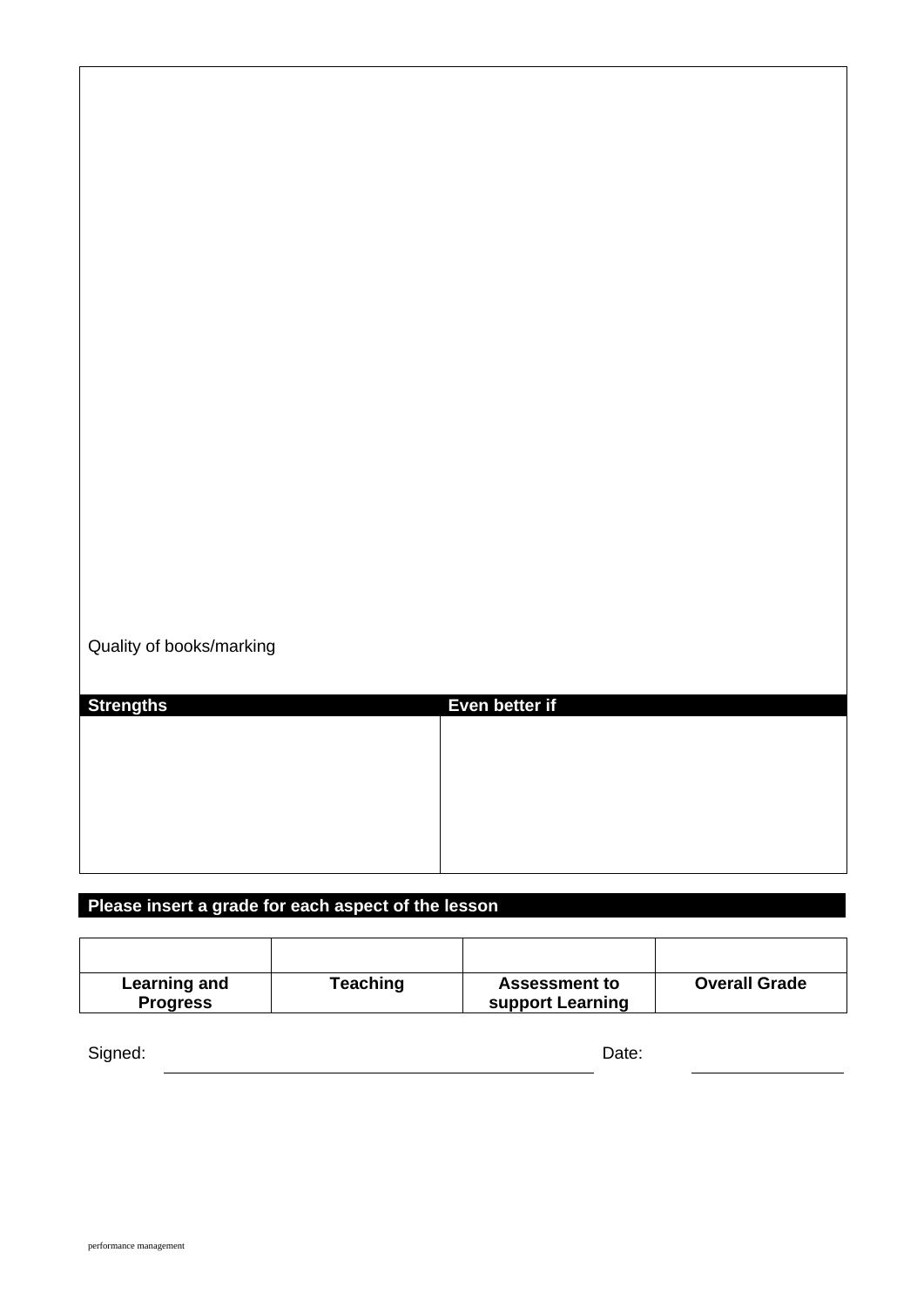# **Learning and progress judgements**

The overall judgement should be a 'best fit' of the grade descriptions in the box

| Description  | <b>Characteristics</b>                                                                                                                                                                                                                                                                                                                                                                                                                                                                                                                                                                                                                                            |
|--------------|-------------------------------------------------------------------------------------------------------------------------------------------------------------------------------------------------------------------------------------------------------------------------------------------------------------------------------------------------------------------------------------------------------------------------------------------------------------------------------------------------------------------------------------------------------------------------------------------------------------------------------------------------------------------|
| Outstanding  | The students acquire knowledge, develop understanding and learn and<br>$\bullet$<br>practise skills exceptionally well<br>Students demonstrate excellent concentration and are rarely off task, even<br>$\bullet$<br>in extended periods without direction from an adult<br>They have developed resilience when tackling challenging activities<br>$\bullet$<br>Their keenness and commitment to succeed and grasp opportunities to<br>$\bullet$<br>extend learning and improve their learning are exceptional<br>Progress is at least good and in some cases is exceptional                                                                                      |
| Good         | The students acquire knowledge, develop understanding and learn and<br>$\bullet$<br>practise skills well<br>The students are keen to do well, apply themselves diligently and work at a<br>good pace<br>They seek to produce their best work and are usually interested and<br>enthusiastic about their learning<br>A very large majority of students make at least good progress and some<br>$\bullet$<br>may make outstanding progress, with nothing inadequate                                                                                                                                                                                                 |
| Satisfactory | The extent to which students acquire knowledge, develop understanding<br>$\bullet$<br>and learn and practise skills is at least satisfactory<br>Most students work effectively when provided with appropriate tasks and<br>$\bullet$<br>guidance but lack confidence in improving the quality of their work<br>Students generally work steadily and occasionally show high levels of<br>$\bullet$<br>enthusiasm and interest<br>Students make the progress expected given their starting point and some,<br>٠<br>although not the majority, may make good progress<br>Progress is inadequate in no major respect and may be good in some<br>$\bullet$<br>respects |
| Inadequate   | Learning and progress cannot be adequate if:<br>The extent to which students acquire knowledge, develop understanding<br>and learn and practise skills is inadequate<br>or<br>Too many students fail to work effectively unless closely directed by an<br>adult and give up easily.<br>Students do not enjoy the activities provided, which is reflected in poor<br>completion of tasks<br>or<br>Students make too little progress                                                                                                                                                                                                                                |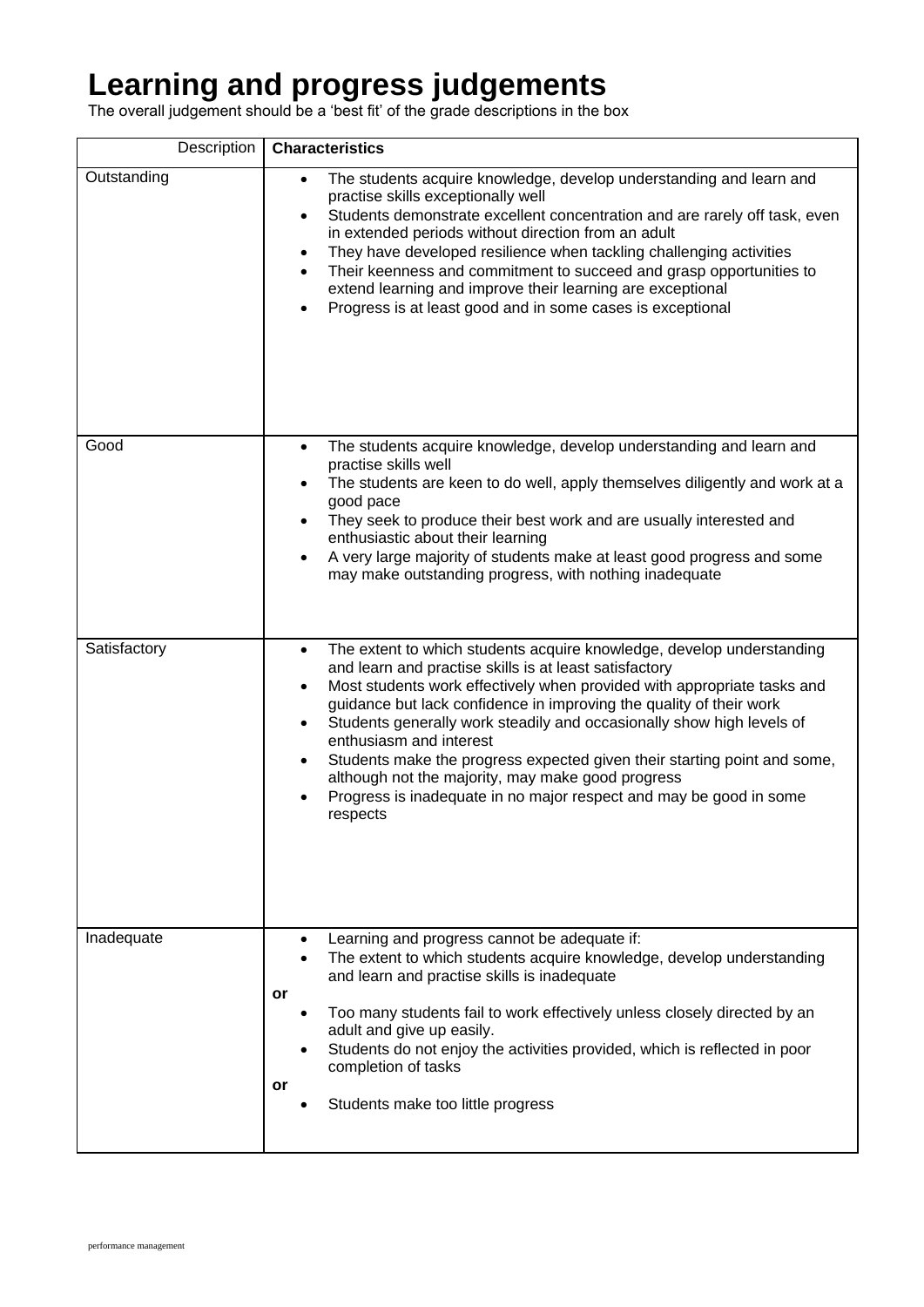#### **Quality of teaching and assessment to support learning judgements**

*(Use the same descriptors for both judgements)* 

The overall judgement should be a 'best fit' of the grade descriptions in the box

| <b>Description</b> | <b>Characteristics</b>                                                                                                                                                                                                                                                                                                                                                                                                                                                                                                                                                                                                                                                                                                                                                                                                                                                                                                                                                                                                                                                                                                                                                                                                                                                                                                                                                                                                                               |
|--------------------|------------------------------------------------------------------------------------------------------------------------------------------------------------------------------------------------------------------------------------------------------------------------------------------------------------------------------------------------------------------------------------------------------------------------------------------------------------------------------------------------------------------------------------------------------------------------------------------------------------------------------------------------------------------------------------------------------------------------------------------------------------------------------------------------------------------------------------------------------------------------------------------------------------------------------------------------------------------------------------------------------------------------------------------------------------------------------------------------------------------------------------------------------------------------------------------------------------------------------------------------------------------------------------------------------------------------------------------------------------------------------------------------------------------------------------------------------|
| Outstanding        | Teaching is at least good and much is outstanding, with the result that the<br>$\bullet$<br>students are making exceptional progress<br>Teaching is highly effective in inspiring students and ensuring that they<br>$\bullet$<br>learn extremely well<br>Excellent subject knowledge is applied consistently to challenge and inspire<br>$\bullet$<br>students<br>Resources, including new technology, make a marked contribution to the<br>$\bullet$<br>quality of learning, as does the precisely targeted support by other adults<br>Teachers and other adults are acutely aware of their students' capabilities<br>$\bullet$<br>and of their prior learning and understanding, and plan very effectively to<br>build on these<br>Marking and dialogue between teachers, other adults and students are<br>$\bullet$<br>consistently of a very high quality<br>Students understand in detail how to improve their work and are<br>$\bullet$<br>consistently supported in doing so<br>Teachers systematically and effectively check students' understanding<br>$\bullet$<br>throughout the lesson, anticipating where they may need to intervene and<br>doing so with striking impact on the quality of learning<br>The standard is shared with students and reference is therefore made to<br>levels and/or grades throughout the lesson<br>Students are aware of their progress and understand the steps required in<br>order to further improve |
| Good               | Teaching is consistently effective in ensuring that students are motivated<br>$\bullet$<br>and engaged<br>The great majority of teaching is securing good progress and learning<br>Teacher has strong subject knowledge which enthuses and challenges<br>$\bullet$<br>most students and contributes to their good progress<br>Good and imaginative use is made of resources, including new technology<br>$\bullet$<br>to enhance learning<br>Other adults' support is well-focused and makes a significant contribution to<br>the quality of learning<br>As a result of good assessment procedures, teachers and other adults plan<br>well to meet the needs of all students<br>Students are provided with detailed feedback, both orally and through<br>marking. They know how well they have done and can discuss what they<br>need to do to sustain good progress<br>The teacher listens to, observes and questions groups of students during<br>the lesson in order to reshape tasks and explanations to improve learning<br>The standard is shared with students and reference is therefore made to<br>levels and/or grades throughout the lesson<br>Students have an awareness of their current grade                                                                                                                                                                                                                                          |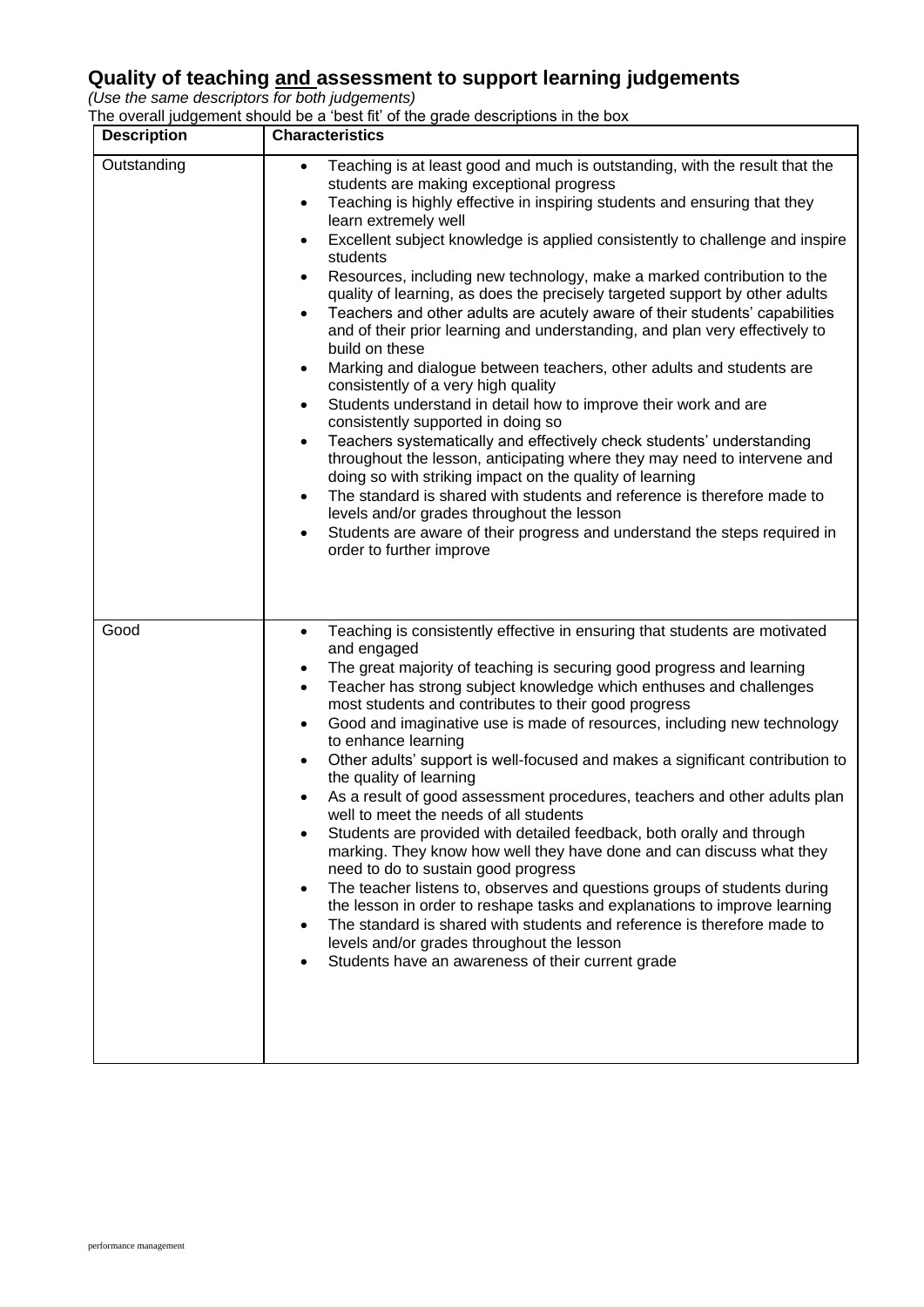| Satisfactory | Teaching may be good in some respects and there are no endemic<br>$\bullet$<br>inadequacies<br>Students show interest in their work and are making progress that is<br>$\bullet$<br>broadly in line with their capabilities<br>Subject knowledge is secure<br>$\bullet$<br>Adequate use is made of resources, including new technology, to support<br>$\bullet$<br>learning<br>Support provided by other adults is effectively deployed<br>Teaching ensures that students are generally engaged by their work and<br>$\bullet$<br>little time is wasted<br>Regular and accurate assessment informs planning, which generally meets<br>$\bullet$<br>the needs of all students<br>Students are informed about their progress and how to improve through<br>$\bullet$<br>marking and dialogue with adults<br>The teacher monitors students' work throughout the lesson, picks up<br>$\bullet$<br>general misconceptions and adjusts their plans accordingly to support<br>learning |
|--------------|---------------------------------------------------------------------------------------------------------------------------------------------------------------------------------------------------------------------------------------------------------------------------------------------------------------------------------------------------------------------------------------------------------------------------------------------------------------------------------------------------------------------------------------------------------------------------------------------------------------------------------------------------------------------------------------------------------------------------------------------------------------------------------------------------------------------------------------------------------------------------------------------------------------------------------------------------------------------------------|
| Inadequate   | The quality of teaching and/or the use of assessment to improve learning<br>$\bullet$<br>cannot be adequate if:<br>Expectations are inappropriate and teaching fails to promote students'<br>learning, progress or enjoyment<br>or<br>Assessment takes too little account of the students' prior learning or their<br>understanding of tasks and is not used effectively to help them improve                                                                                                                                                                                                                                                                                                                                                                                                                                                                                                                                                                                   |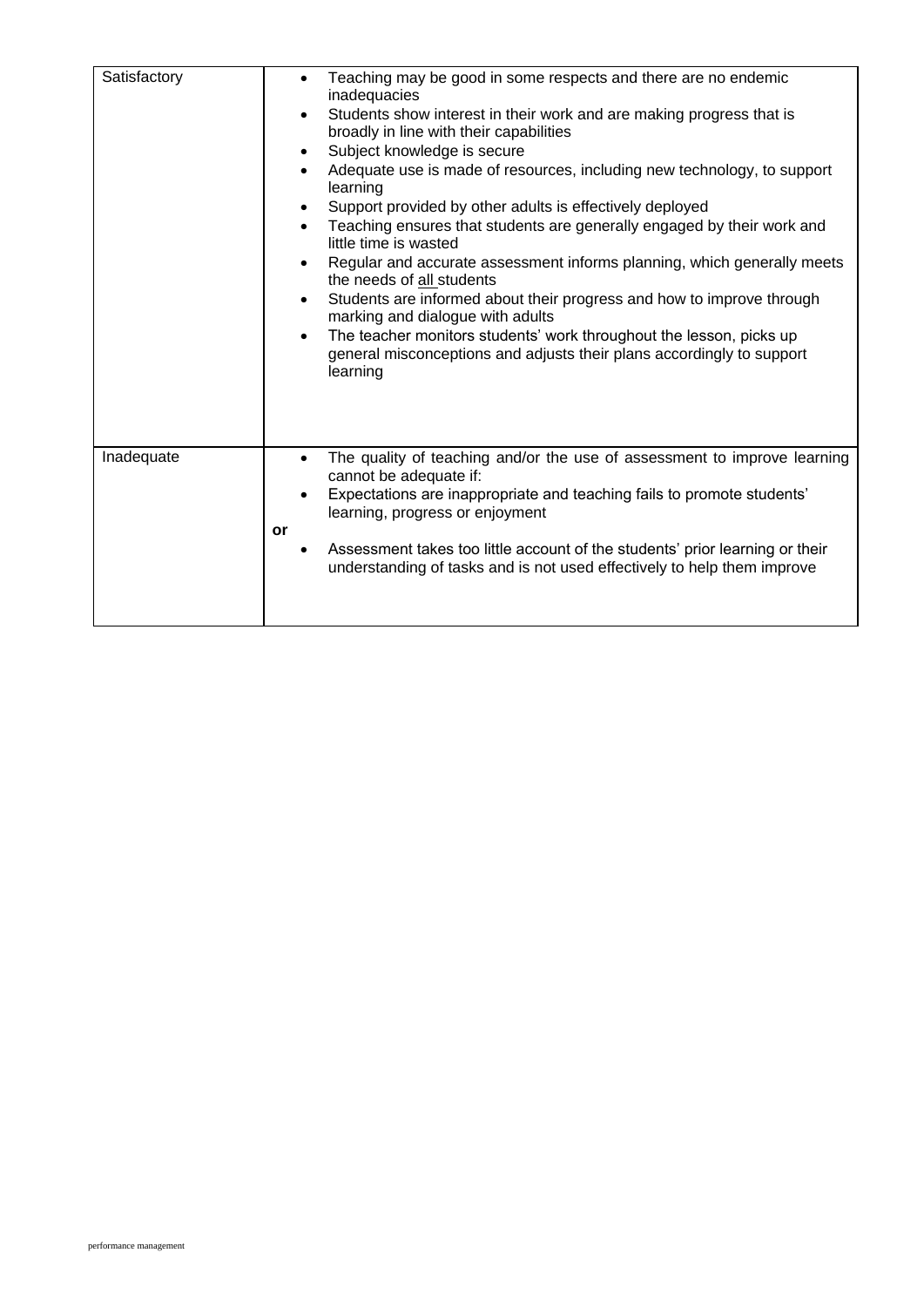## **LESSON OBSERVATION EVALUATION**

**Date of lesson**

**Subject**

**Observer**

**Teacher**

**Comments for Feedback/Areas for Development**



performance management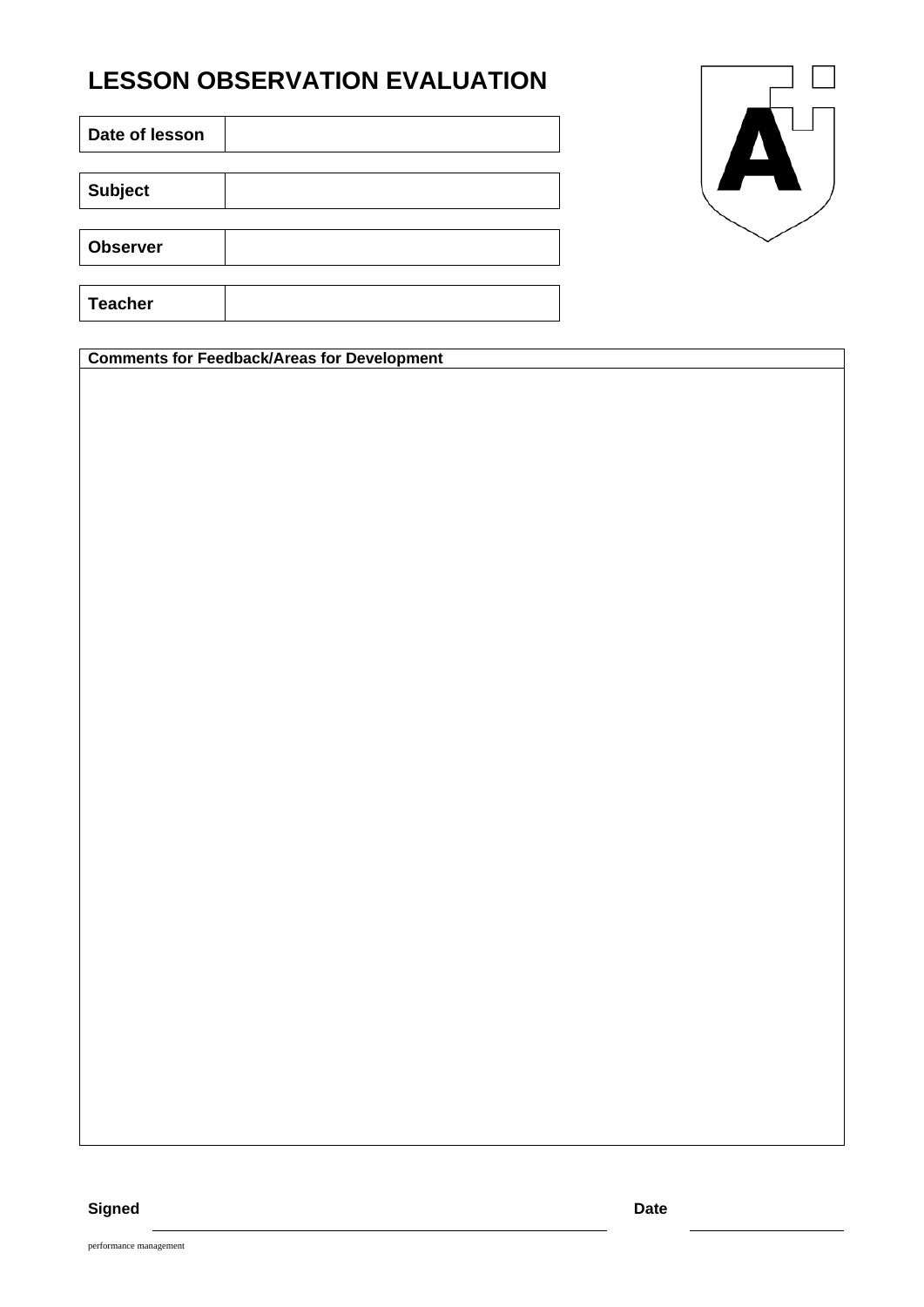# **Lesson Plan**



| Name                     |                               | Date |                                                                   | Class |  |
|--------------------------|-------------------------------|------|-------------------------------------------------------------------|-------|--|
|                          |                               |      | Special considerations (SEN, G and T, levels, literacy, numeracy) |       |  |
|                          |                               |      |                                                                   |       |  |
|                          |                               |      |                                                                   |       |  |
|                          |                               |      |                                                                   |       |  |
|                          | <b>Module/ Topic/ Context</b> |      |                                                                   |       |  |
|                          |                               |      |                                                                   |       |  |
| <b>Resources</b>         |                               |      |                                                                   |       |  |
|                          |                               |      |                                                                   |       |  |
| <b>Lesson objectives</b> |                               |      |                                                                   |       |  |
| All must                 |                               |      |                                                                   |       |  |
| Most should              |                               |      |                                                                   |       |  |
| Some could               |                               |      |                                                                   |       |  |

| <b>Time</b> | <b>Teacher Activity</b> | <b>Student Activity</b> |
|-------------|-------------------------|-------------------------|
|             |                         |                         |
|             |                         |                         |
|             |                         |                         |
|             |                         |                         |
|             |                         |                         |
|             |                         |                         |
|             |                         |                         |
|             |                         |                         |
|             |                         |                         |
|             |                         |                         |
|             |                         |                         |
|             |                         |                         |
|             |                         |                         |
|             |                         |                         |
|             |                         |                         |
|             |                         |                         |
|             |                         |                         |
|             |                         |                         |
|             |                         |                         |
|             |                         |                         |
|             |                         |                         |
|             |                         |                         |
|             |                         |                         |

c: policie//performance review/performance review statement – teacher.doc kay/caa sept 2005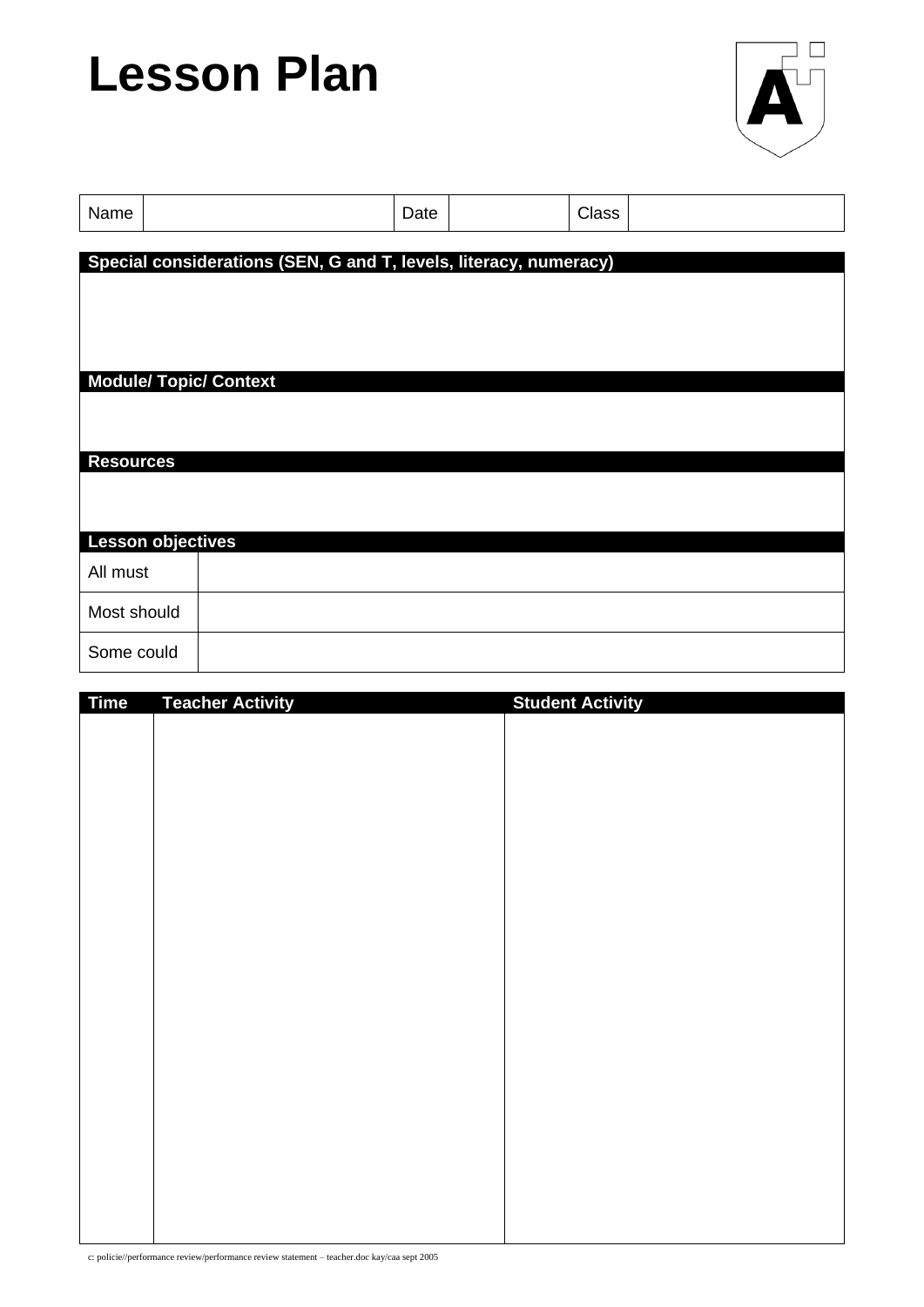#### **Assessment Opportunities**

Target grades and level shared -

## **Next steps - Reflections**

#### **Homework**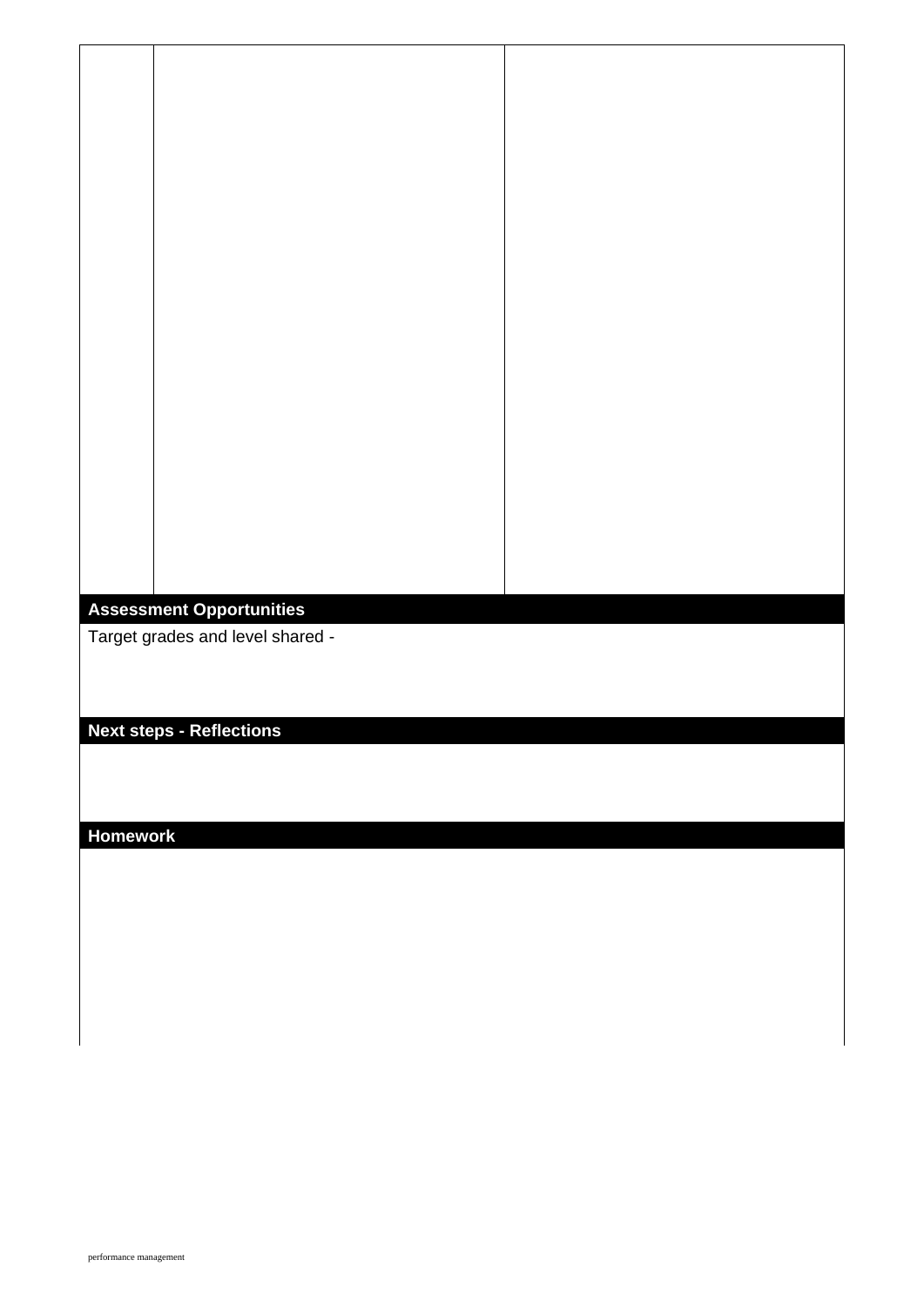| <b>Work Monitoring Evaluation Form</b>                                                              |              |          |                |                         |                                            |               |              | Date       |          |                     |
|-----------------------------------------------------------------------------------------------------|--------------|----------|----------------|-------------------------|--------------------------------------------|---------------|--------------|------------|----------|---------------------|
| <b>Monitor</b>                                                                                      |              |          |                |                         | Teacher:                                   |               |              |            |          |                     |
| Year group(s)                                                                                       |              |          |                |                         | Sample size                                |               |              |            |          |                     |
| <b>Subject</b>                                                                                      |              |          |                |                         | Set (if applicable)                        |               |              |            |          |                     |
| Focus (ie main purpose of the inspection activity)                                                  |              |          | <b>Context</b> |                         |                                            |               |              |            |          |                     |
|                                                                                                     |              |          |                |                         |                                            |               |              |            |          |                     |
|                                                                                                     |              |          |                |                         |                                            |               |              |            |          |                     |
|                                                                                                     |              |          |                |                         |                                            |               |              |            |          |                     |
| <b>Evaluation</b>                                                                                   |              |          |                |                         |                                            |               |              |            |          |                     |
|                                                                                                     |              |          |                |                         |                                            |               |              |            |          |                     |
|                                                                                                     |              |          |                |                         |                                            |               |              |            |          |                     |
|                                                                                                     |              |          |                |                         |                                            |               |              |            |          |                     |
|                                                                                                     |              |          |                |                         |                                            |               |              |            |          |                     |
|                                                                                                     |              |          |                |                         |                                            |               |              |            |          |                     |
|                                                                                                     |              |          |                |                         |                                            |               |              |            |          |                     |
|                                                                                                     |              |          |                |                         |                                            |               |              |            |          |                     |
|                                                                                                     |              |          |                |                         |                                            |               |              |            |          |                     |
|                                                                                                     |              |          |                |                         |                                            |               |              |            |          |                     |
|                                                                                                     |              |          |                |                         |                                            |               |              |            |          |                     |
|                                                                                                     |              |          |                |                         |                                            |               |              |            |          |                     |
|                                                                                                     |              |          |                |                         |                                            |               |              |            |          |                     |
|                                                                                                     |              |          |                |                         |                                            |               |              |            |          |                     |
|                                                                                                     |              |          |                |                         |                                            |               |              |            |          |                     |
|                                                                                                     |              |          |                |                         |                                            |               |              |            |          |                     |
|                                                                                                     |              |          |                |                         |                                            |               |              |            |          |                     |
|                                                                                                     |              |          |                |                         |                                            |               |              |            |          |                     |
|                                                                                                     |              |          |                |                         |                                            |               |              |            |          |                     |
|                                                                                                     |              |          |                |                         |                                            |               |              |            |          |                     |
|                                                                                                     |              |          |                |                         |                                            |               |              |            |          |                     |
| <b>Summary of main points</b>                                                                       |              |          |                |                         |                                            |               |              |            |          |                     |
|                                                                                                     |              |          |                |                         |                                            |               |              |            |          |                     |
|                                                                                                     |              |          |                |                         |                                            |               |              |            |          |                     |
|                                                                                                     |              |          |                |                         |                                            |               |              |            |          |                     |
|                                                                                                     |              |          |                |                         |                                            |               |              |            |          |                     |
| Overall judgement of Assessment for Learning for the monitored work 1 = Outstanding, 4 = Inadequate |              |          |                |                         |                                            |               |              |            |          |                     |
| Overall gradings of work sample                                                                     |              |          |                |                         | Percentages from bottom of monitoring form |               |              |            |          |                     |
| Assessment<br>for learning                                                                          | Presentation | Homework |                | Assessment for learning |                                            |               | Presentation |            | Homework |                     |
|                                                                                                     |              |          | $\prime$       | $\sqrt{1}$              |                                            | $\mathcal{L}$ | $\prime$     | $\sqrt{1}$ |          | $1 \quad 1 \quad 1$ |